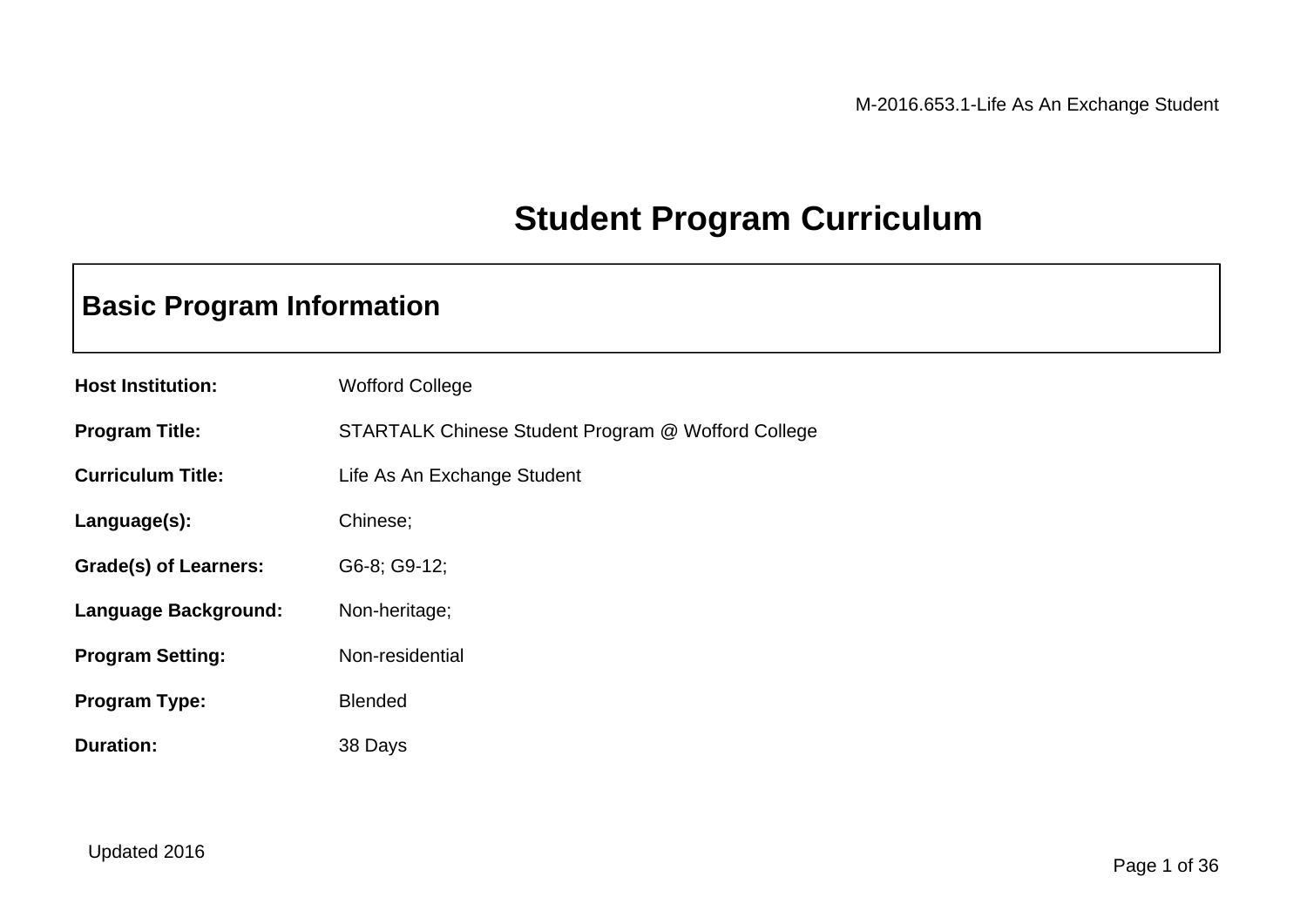**Contact Hours:** 149 Hours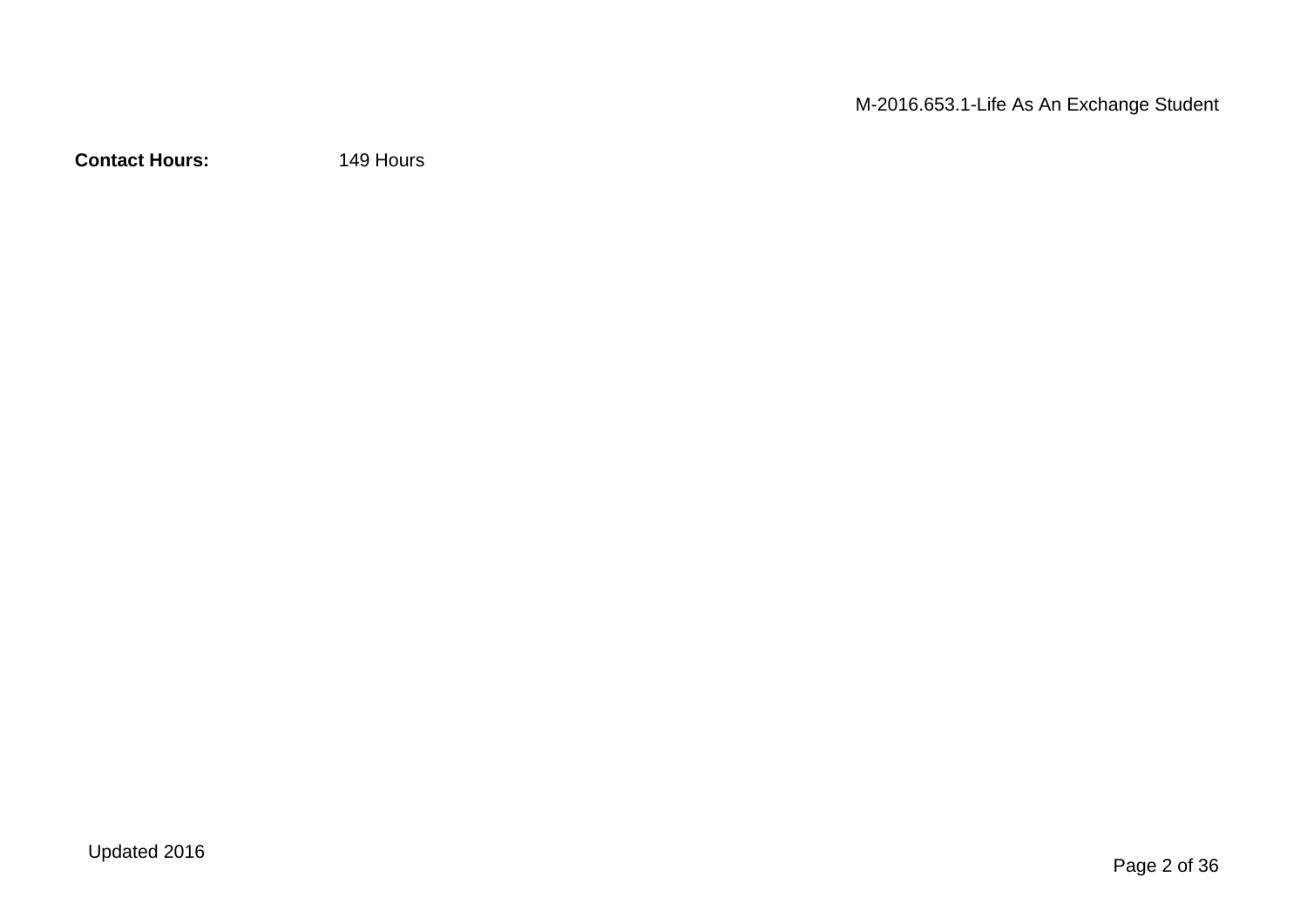# **STAGE 1: What will learners be able to do with what they know by the end of the program?**

### **Target Proficiency/Target Performance**

#### **Target Proficiency Level (by end of program):**

Novice Range

#### **Target Performance Level(s) (during and by end of program):**

Novice Mid, Novice High

### **Program Overview and Theme**

The program theme is "Life as an Exchange Student". Students will explore who they are, where they live, their nationalities, and their heritage as they prepare to participate in exchange programs and meet other exchange students and host families. They will be able to introduce themselves and meet others while exchanging personal information such as phone numbers. They will be able to state their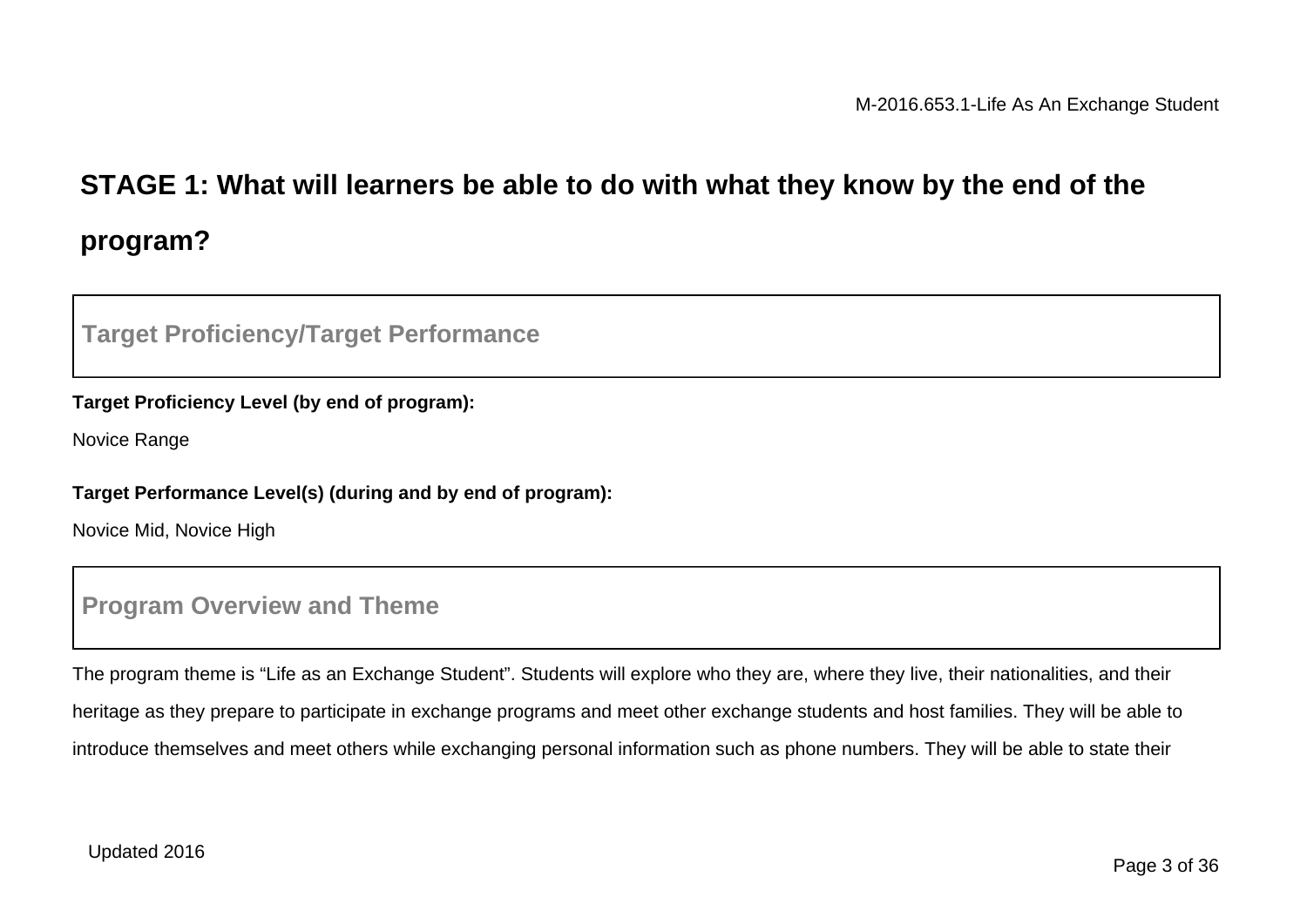ages and birthdays, and will talk about their likes and dislikes with regard to daily activities, sports, and regional foods. Finally, students will role play being an exchange student from China and will engage in conversation to learn more about the identities of the other students. To prepare for their future experiences as exchange students, they will take a simulated field trip to the local Chinese community, where several Chinese native speakers from the local community will come and interact with them. They will engage in conversation with these native speakers to create a guide to places in that community for those interested in learning more about Chinese Mandarin and the local culture. Students will use the language to investigate, explain, and reflect on the relationship between the practices and perspectives of the selected topics studied, such as food, sports, and cuisines. They will access and evaluate information that are available through the language and its culture.

## **Learning Goals**

| NCSSFL-ACTFL Global Can-Do Benchmarks<br>Be sure to label the mode and proficiency level of each statement. | <b>Program Can-Do Statements or</b><br><b>NCSSFL-ACTFL Can-Do Statements</b> |  |  |
|-------------------------------------------------------------------------------------------------------------|------------------------------------------------------------------------------|--|--|
|                                                                                                             |                                                                              |  |  |
| <b>Interpersonal Communication</b>                                                                          |                                                                              |  |  |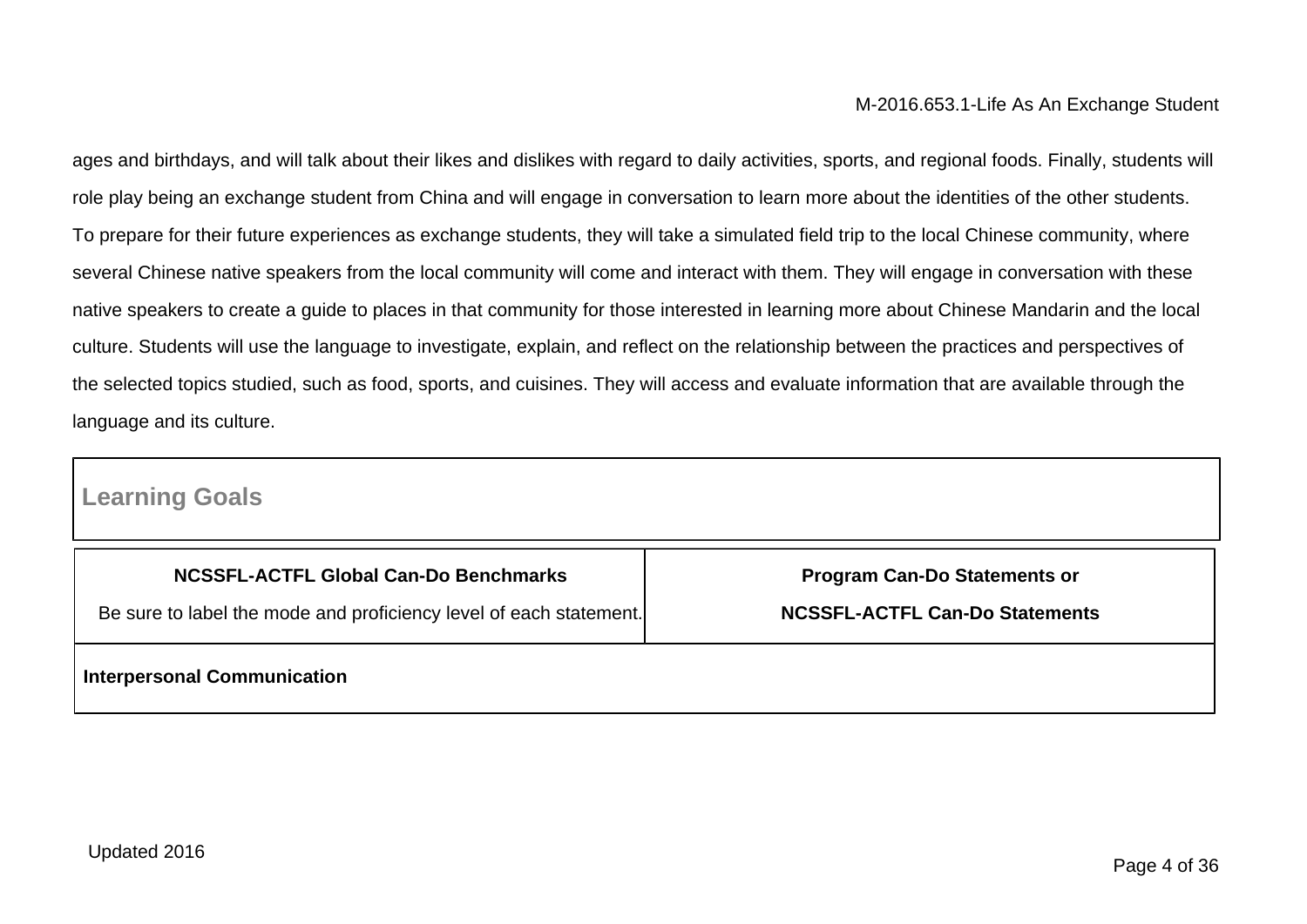| (Novice Mid: I can communicate on very familiar topics using<br>a variety of words and phrases that I have practiced and<br>memorized. )(Novice High: I can communicate and exchange<br>information about familiar topics using phrases and simple<br>sentences, sometimes supported by memorized language. I can<br>usually handle short social interactions in everyday situations by<br>asking and answering simple questions.) | 1. 1. I can ask and talk about someone's name, nationality,<br>hometown, family, age, birthday, and phone number.<br>2. 2. I can talk with someone about hobbies, likes and dislikes in<br>food, drinks, and sports.<br>3. 3. I can ask and talk about daily schedules, school life, holidays,<br>and travel. |  |
|------------------------------------------------------------------------------------------------------------------------------------------------------------------------------------------------------------------------------------------------------------------------------------------------------------------------------------------------------------------------------------------------------------------------------------|---------------------------------------------------------------------------------------------------------------------------------------------------------------------------------------------------------------------------------------------------------------------------------------------------------------|--|
| <b>Interpretive Listening</b><br>(Novice Mid: I can often understand words, phrases, and simple<br>sentences related to everyday life.) (Novice High: I can recognize<br>pieces of information and sometimes understand the main topic of<br>what is being said.)                                                                                                                                                                  | 4.4.1 can often understand questions or statements on familiar<br>topics such as biographical information, family, hobbies, food,<br>drinks, sports, daily schedule, school life, holidays, and travel.                                                                                                       |  |
|                                                                                                                                                                                                                                                                                                                                                                                                                                    | 5.5.1 can often understand simple information when presented<br>with pictures, graphs or videos on topics I have learned.                                                                                                                                                                                     |  |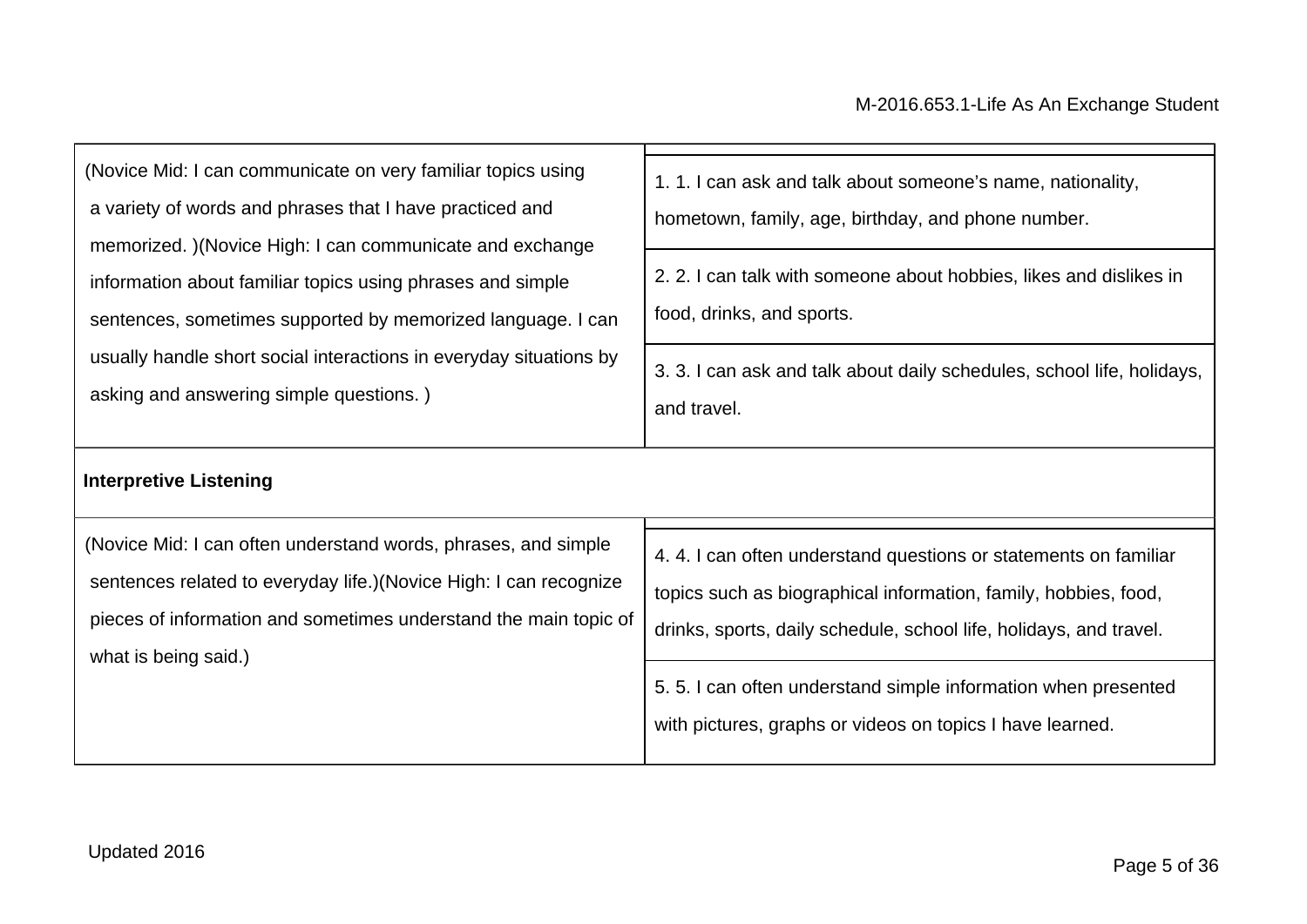| <b>Interpretive Reading</b>                                                                                                                                                                                                                                                                               |                                                                                                                                                                                                                                                                                                                                                                           |  |  |
|-----------------------------------------------------------------------------------------------------------------------------------------------------------------------------------------------------------------------------------------------------------------------------------------------------------|---------------------------------------------------------------------------------------------------------------------------------------------------------------------------------------------------------------------------------------------------------------------------------------------------------------------------------------------------------------------------|--|--|
| (Novice Mid: I can recognize some letters or characters. I can<br>understand some learned or memorized words and phrases when<br>$l$ read.)                                                                                                                                                               | 6.6. I can recognize some characters and words when I read<br>items such as a business card, a schedule, a menu, a to-do list, a<br>note from a friend/family member, or an advertisement.                                                                                                                                                                                |  |  |
| <b>Presentational Speaking</b>                                                                                                                                                                                                                                                                            |                                                                                                                                                                                                                                                                                                                                                                           |  |  |
| (Novice Mid: I can present information about myself and some<br>other very familiar topics using a variety of words, phrases, and<br>memorized expressions. ) (Novice High: I can present basic<br>information on familiar topics using language I have practiced<br>using phrases and simple sentences.) | 7.7.1 can present information about myself and my life, including<br>giving basic biographical information, describing my family,<br>friends, and my school, telling what I do in class, after school, and<br>during weekends or holidays.<br>8.8. I can present information about others' likes, dislikes, free-<br>time activities, and basic biographical information. |  |  |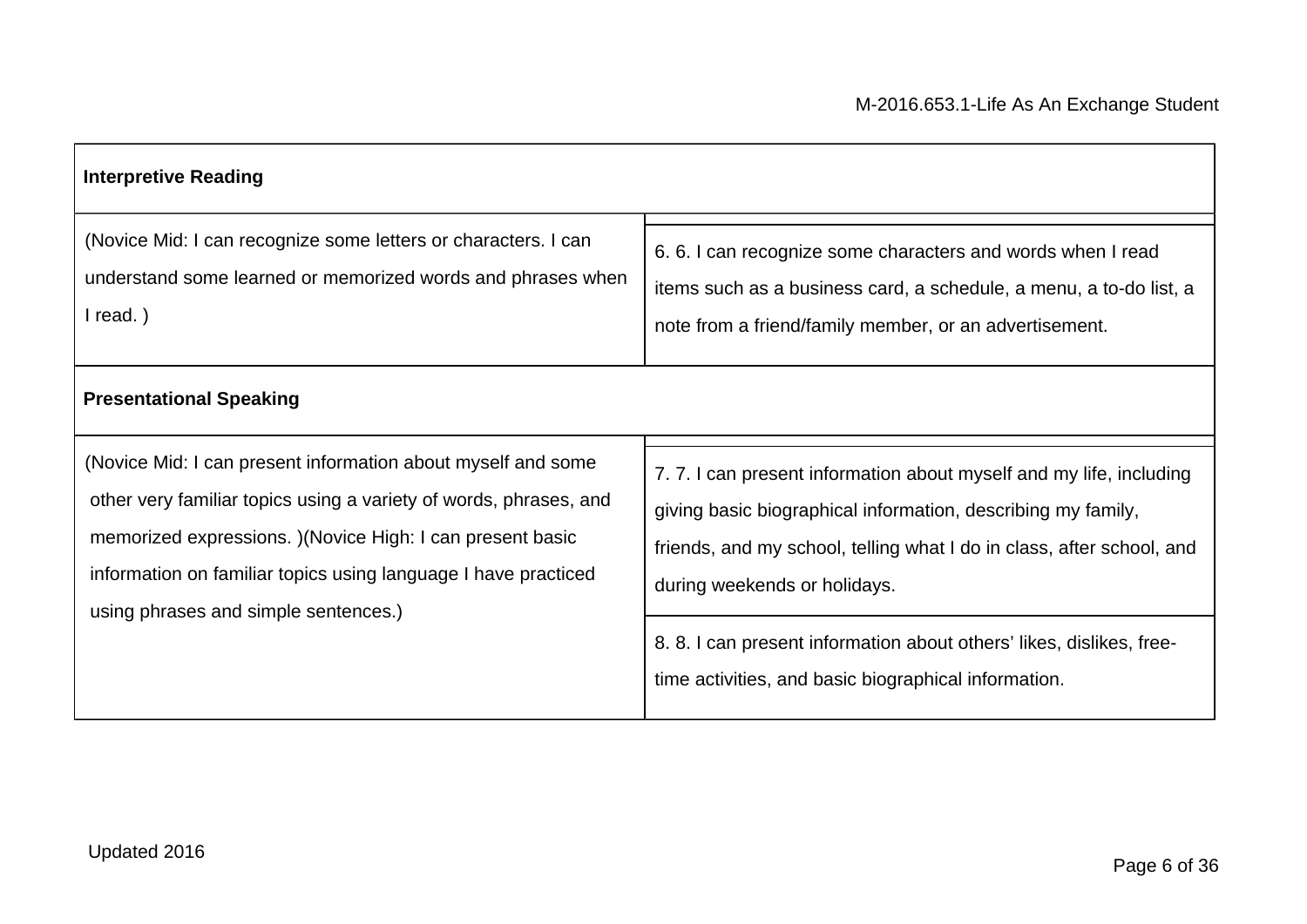| <b>Presentational Writing</b>                                                |                                                                                                                                                                                         |  |  |
|------------------------------------------------------------------------------|-----------------------------------------------------------------------------------------------------------------------------------------------------------------------------------------|--|--|
| (Novice Mid: I can write lists and memorized phrases on familiar<br>topics.) | 9.9. I can fill out a simple form with some basic personal<br>information in order to apply to be an exchange student and<br>complete mock driver's license, library ID, name tag, etc. |  |  |
|                                                                              | 10. 10. I can list my daily activities and write lists that help me in<br>my day-to-day life, such as a to-do-list, and a daily schedule.                                               |  |  |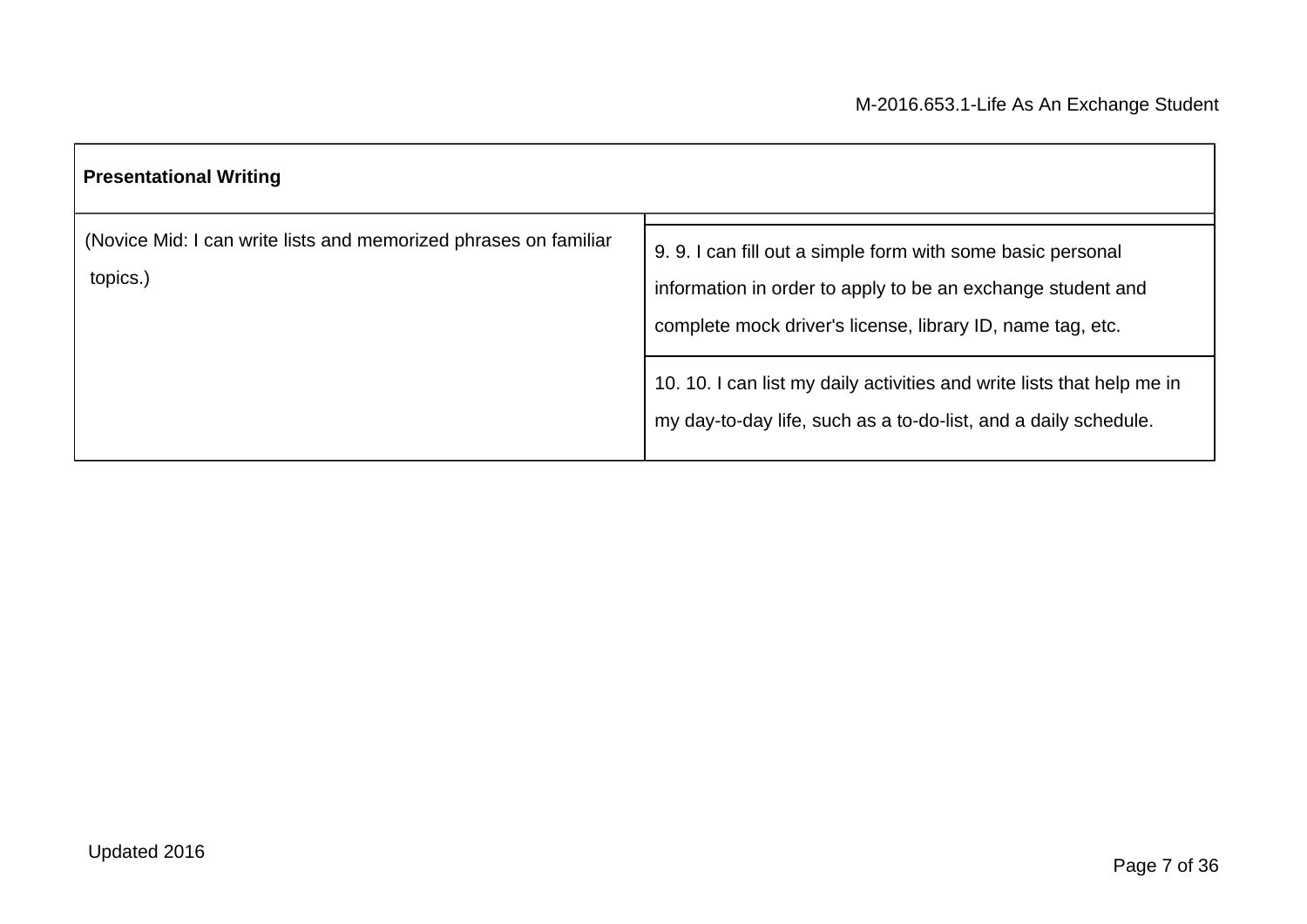# **STAGE 2: How will learners demonstrate what they can do with what they know by the end of the program?**

| <b>INTERPRETIVE TASK</b>                                                                                                    | <b>INTERPERSONAL TASK</b>                                                                                                                     | <b>PRESENTATIONAL TASK</b>                                                                                                                                                                                                  |
|-----------------------------------------------------------------------------------------------------------------------------|-----------------------------------------------------------------------------------------------------------------------------------------------|-----------------------------------------------------------------------------------------------------------------------------------------------------------------------------------------------------------------------------|
| Learners understand, interpret,<br>and analyze what is heard, read,<br>or viewed on a variety of topics.                    | Learners interact and negotiate<br>meaning in spoken, or written<br>conversations to share information.<br>reactions, feelings, and opinions. | Learners present information, concepts,<br>and ideas to inform, explain, persuade,<br>and narrate on a variety of topics using<br>appropriate media and adapting to various<br>audiences of listeners, readers, or viewers. |
| To prepare for their exchange program,<br>students will watch short video clips and<br>read authentic materials with graphs | Students will share real or virtual<br>scrapbook pages and will talk with a<br>partner and/or native speakers. They will                      | Students will create physical or virtual<br>scrapbooks of their imagined lives as<br>exchange students. They will create                                                                                                    |

**Summative Performance Assessment**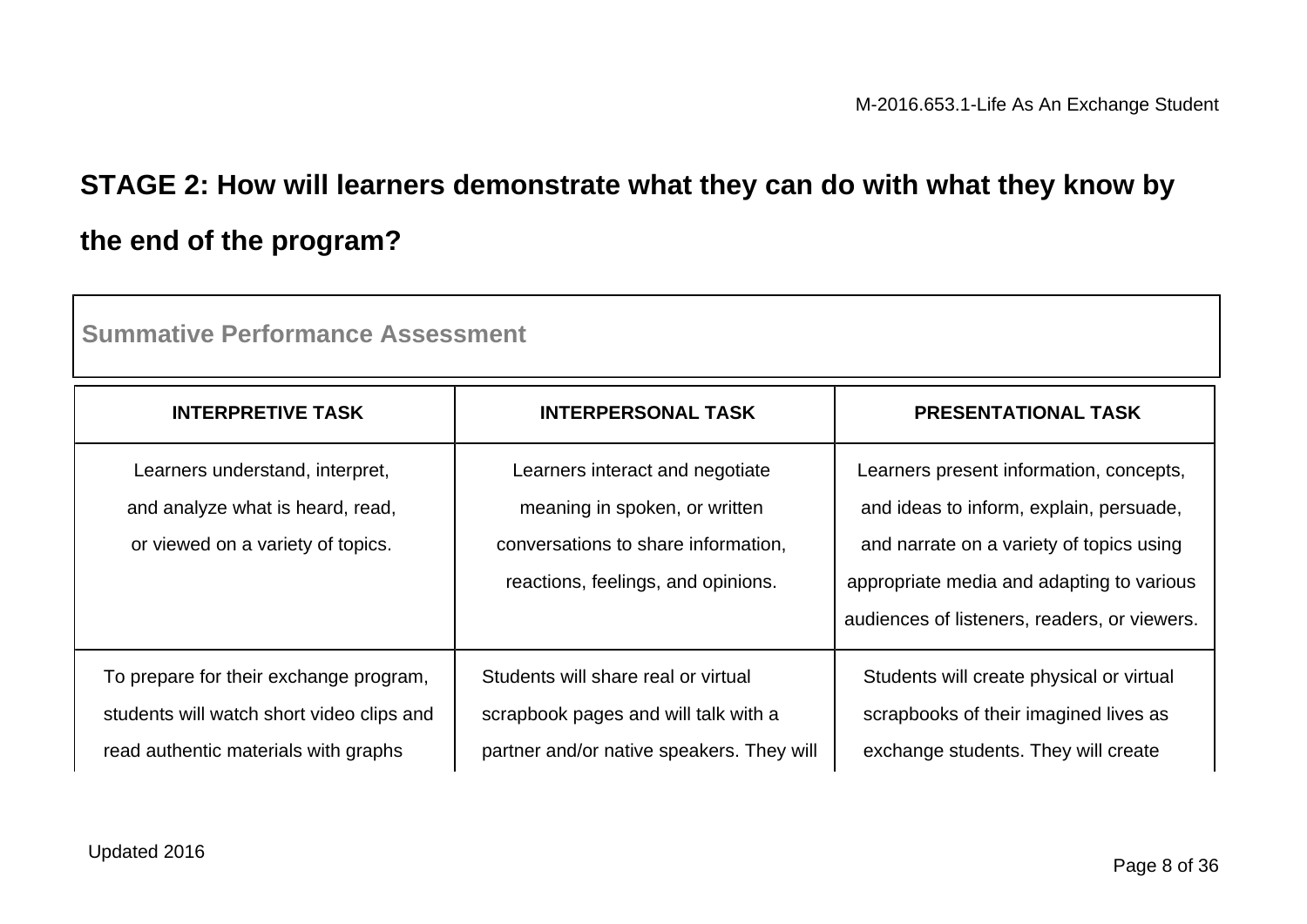or images about Chinese people and cities and identify the persons and the places that are described. Students will identify information about family life, school life, sports, hobbies, food and drinks, holidays and other free time activities. They will connect information to the appropriate visuals or answer comprehension questions.

exchange personal information to get to know each other while discussing images shown in the scrapbooks.

pages that introduce their families as well as pages that share information about their favorite activities and food. These scrapbooks will be shared with others during the interpersonal task.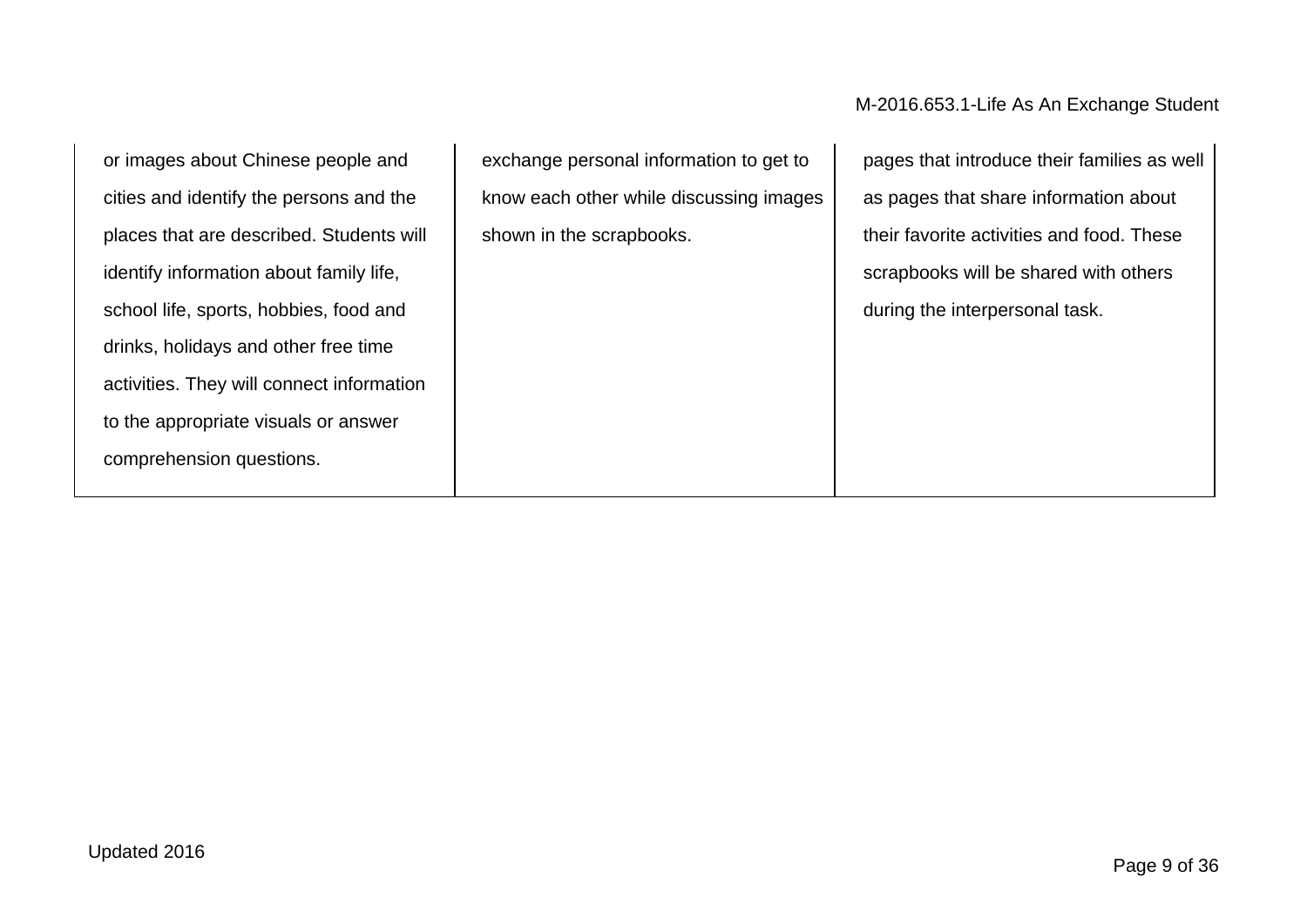# **STAGE 3: What will prepare learners to demonstrate what they can do with what they know?**

| No. | <b>Program Can-Do</b>          | Language, Culture, Content           | <b>Major Learning</b>                  |
|-----|--------------------------------|--------------------------------------|----------------------------------------|
|     | <b>Statements NCSSFL-</b>      | Learners need to use List the        | <b>Experiences &amp; Evidence</b>      |
|     | <b>ACTFL Can-Do Statements</b> | language chunks, vocabulary,         | Learners will experience &             |
|     | Learners canThese Can-Dos are  | grammatical structures, cultural     | demonstrateDescribe the key learning   |
|     | from Stage 1 Learning Targets. | knowledge, and content information   | tasks/activities/formative assessments |
|     |                                | that learners need to accomplish the | that allow learners to demonstrate     |
|     |                                | stated Can-Dos listed in column 1.   | that they can meet the stated Can-Do.  |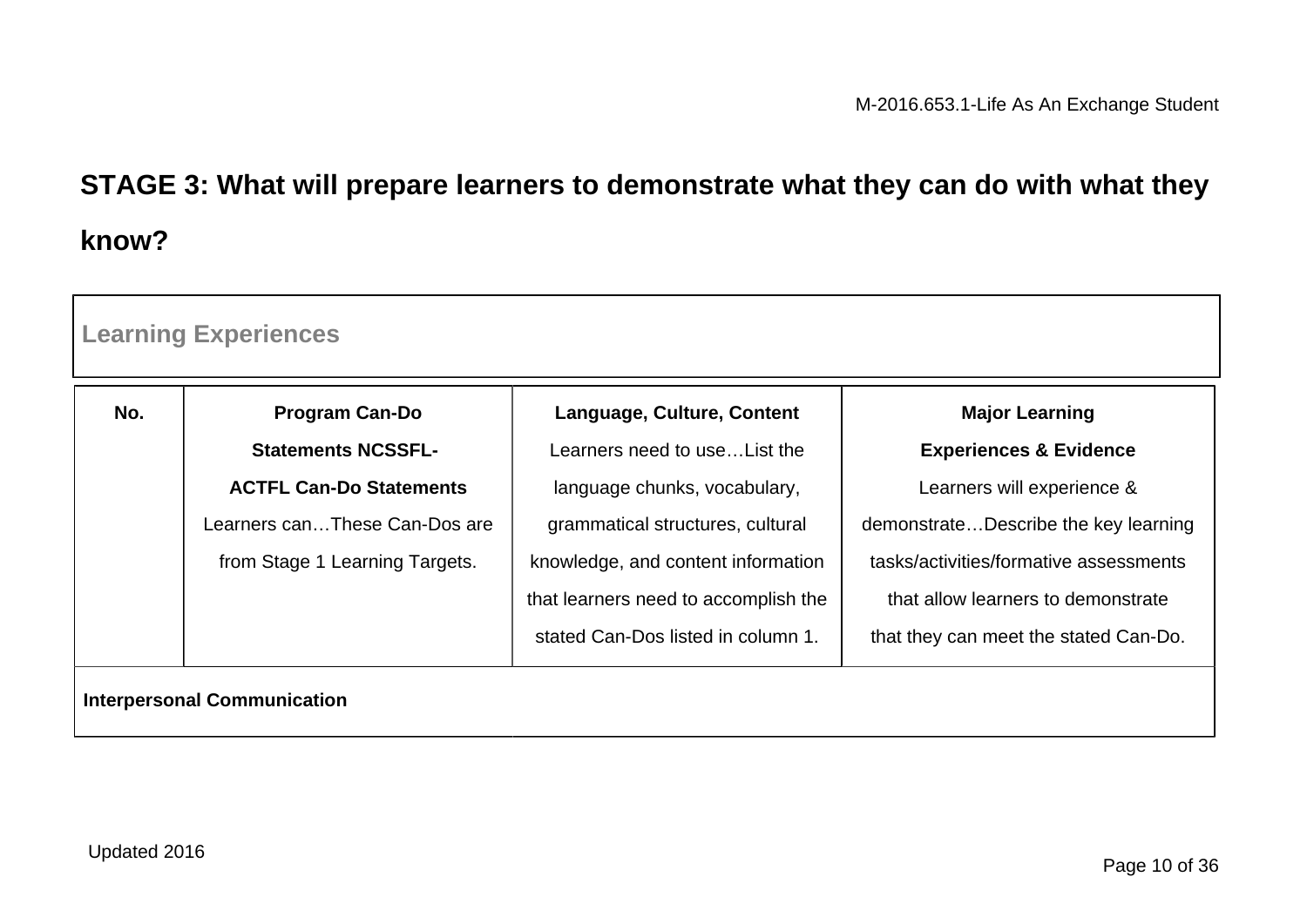| I |  |  |
|---|--|--|
|   |  |  |

1 1. I can ask and talk about someone's name, nationality, hometown, family, age, birthday, and phone number.

Language chunks: -你叫什么名字? What is your name? -你是哪国人? What is your nationality? -你家在 哪儿? Where is your hometown? -你今年多大? How old are you? -你属什么?What Chinese Zodiac animal are you?/ What animal sign were you born under? -你 的生日几月几号?When is your birthday? -你的电话多少号?What is your phone number? -你家有  $\Pi \Box \wedge ?$  How many people are in your family? -你家有什么人? Who are they? -你有哥哥/姐姐/ 弟弟/妹妹吗? 有几个? Do you have siblings? How many? -你爸

Students will ask each other's name, nationality, hometown, phone number and create a contact list for themselves. Students will each use or create images of two families. They will work with images of their actual families, and they will create images of their future exchange families. They will explain these images in small groups by asking and answering simple questions. Students will interview each other about their families. Students will begin by holding interview question-and-answer strips as they ask and answer basic questions about themselves and their families. Eventually, they will be directed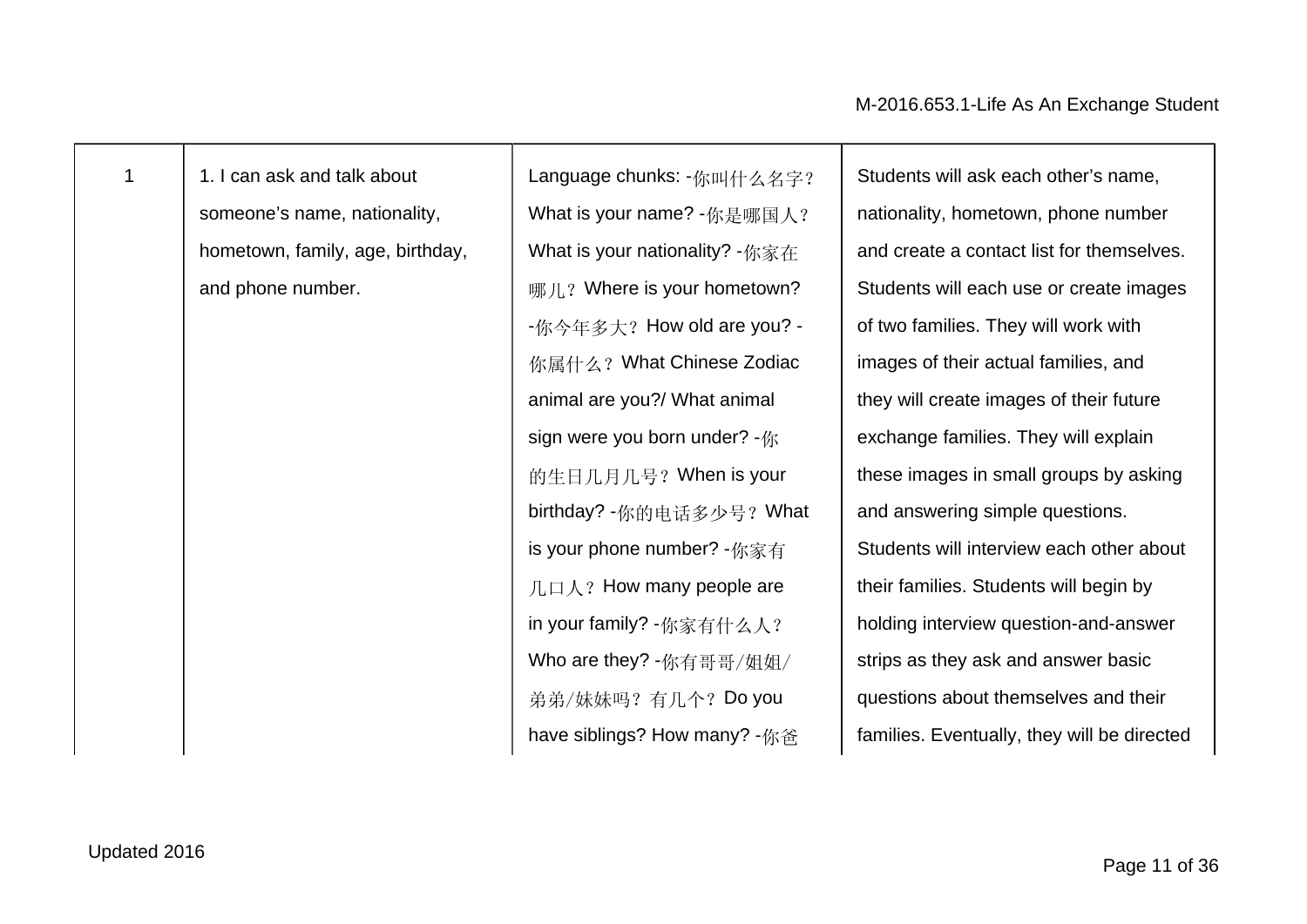爸工作吗?你爸爸在哪儿工作? 他做什么工作?Does your father work? Where does he work? What is his occupation? Vocabulary: Name, pronouns (you, I, he/ she), countries (U.S.A., China), states (South Carolina, North Carolina), cities (Spartanburg, Greenville, Beijing), numbers (1-20), telephone, birthday, months and dates, Chinese zodiac, family members, jobs, and siblings. . Grammatical structures: 是 to be 吗 yes-no question particle 有 to have Question words: 什么what、 哪which、哪儿where、几how many Culture Knowledge: - Students will

to hold the strips behind their backs and look at them only if necessary. They will be challenged to engage in short, thirty-second conversations and start over if they run out of things to say. Students will participate in a "get acquainted" event. They will assume their imaginary exchange student identities and will mingle to meet and greet the other "exchange students". They will complete graphic organizers to track the information that they learn about others in an effort to complete a "find someone who" grid. Students will participate in a "get acquainted" event. They will engage in inner-outer circles to exchange information about themselves.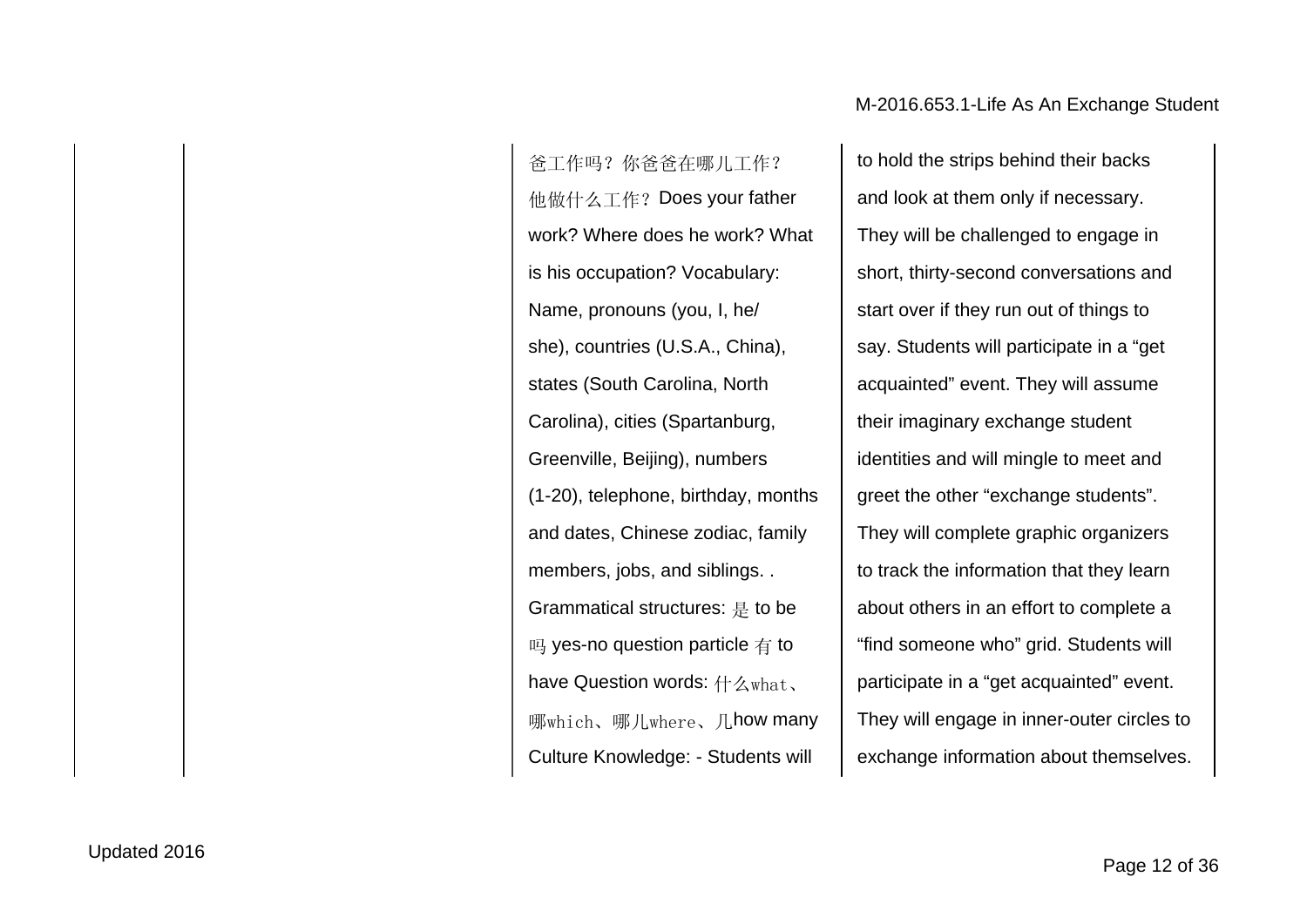#### know that in China, the cell phone number has 11 digits. Land phone numbers in different cities vary in term of how many digits. - Students will know that Chinese people talk about places from big to small (country→state/province→city) - Students will know that the order to talk about family member is from male to female, senior to junior. - Students will know that in China, people use the Zodiac to mark their birth year. Content Zodiac Students from the inner circle will use their own identities, and those from the outer circle will assume an identity of local peers from the imaginary exchange program. Each time they will engage in sixty-second conversation and move on to the next partner afterward.  $2 \mid 2$ . I can talk with someone about hobbies, likes and dislikes in food, drinks, and sports. Language chunks Hobbies: -你喜 欢做什么? What do you like to do?/ What are your hobbies? -你什么 Students will engage in inner-outer circles. They will interview various partners to determine their hobbies, likes

#### M-2016.653.1-Life As An Exchange Student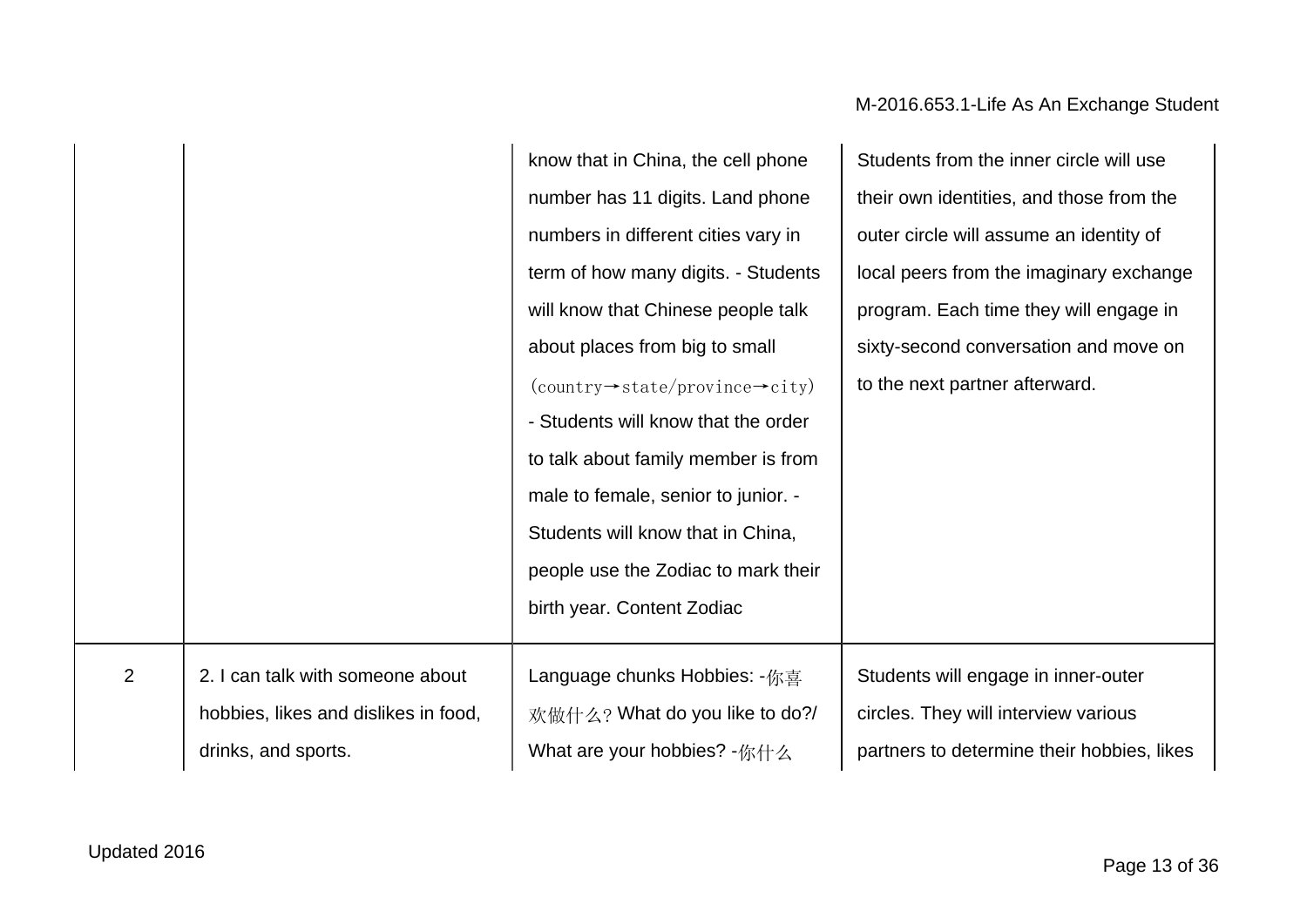时候打球?What time do you play ball? -你在哪儿打球?Where do you play ball? -你和谁打球?Who do you play ball with?/Who else plays ball with you? -你为什么喜 欢打球?Why do you like to play ball? Likes and dislikes in food and drink -你喜欢吃中国饭还是美国 饭?什么美国饭?Do you like to eat Chinese food or American food? What American food (do you like to eat)? -你喜欢喝什么?美国人 喜欢喝什么?中国人喜欢喝什么? What do you like to drink? What do Americans like to drink? What do Chinese like to drink? -你在哪儿吃 饭?吃什么?和谁吃饭? Where

and dislikes in food, drinks, and sports. Students will note on a list others who like the same things they do, and each student will attempt to identify the person in the class who is most like him or her. Common food, drinks, and sports in America and China will be presented in images and placed on three different tables. Students will rotate among the three tables and discuss with two different partners about what they see from the images. Students will participate in a "get acquainted" event. Half will assume their imaginary exchange student identities and will mingle to meet and talk with the local peers which are assumed by the other half. They will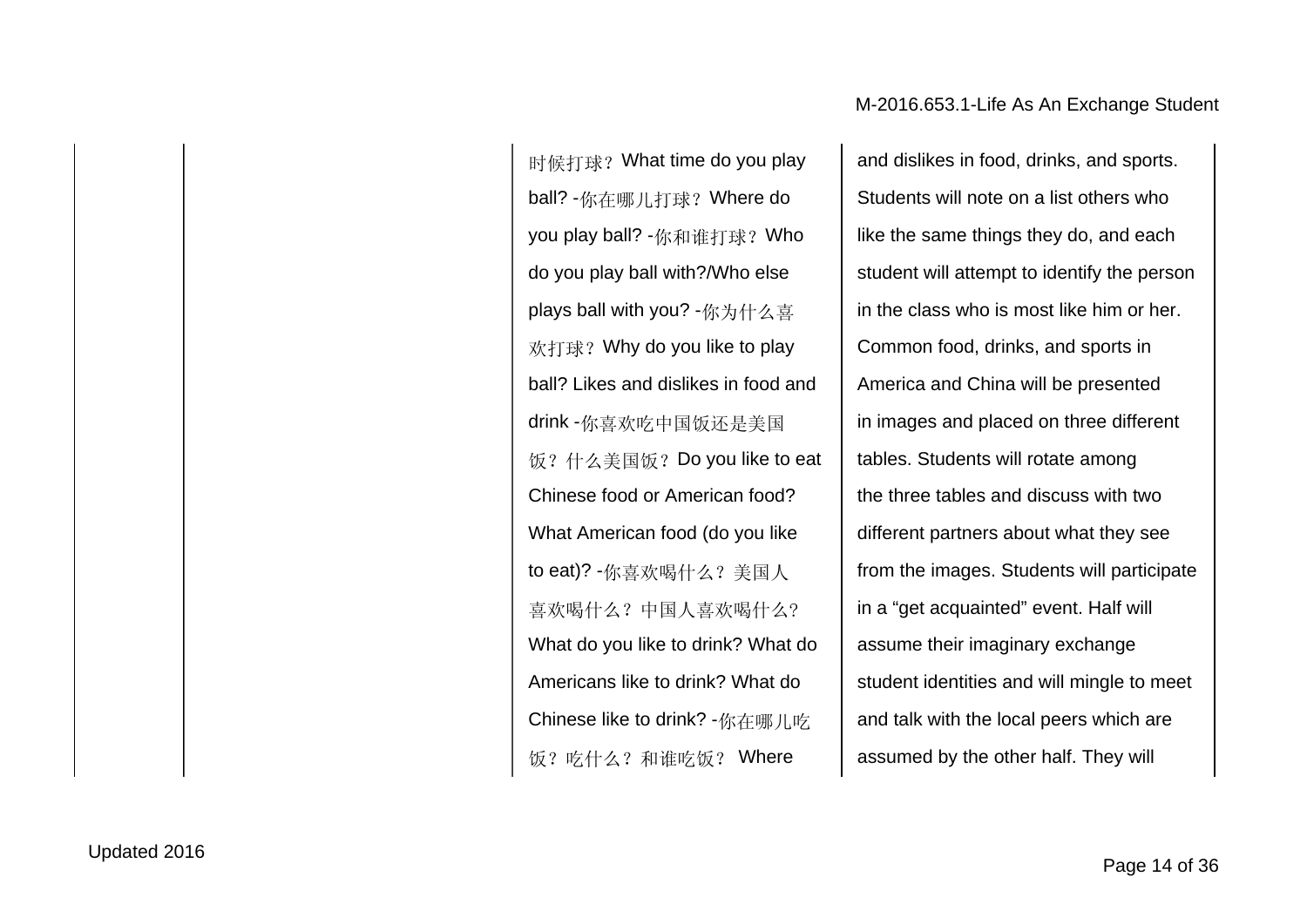do you eat food? What do you eat? Who do you eat with? Sports:  $-$  *m* 喜欢什么运动?What sports do you like? -你什么时候做运动?When do you play sports? -你在哪儿做运 动? Where do you play sports? -你和谁做运动?Who do you play sports with? -美国人喜欢做什么运 动? What sports do Americans like to play?/Which sports do American people like to play? -中国人喜 欢做什么运动?What sports do Chinese like to play? /Which sports do Chinese people like to play? Vocabulary Hobbies, food, drink, sports. Grammatical structures Question words : 为什么why; 谁

discuss about what American likes and what Chinese likes in terms of food, drinks, and sports. Students will engage in an activity to create interest groups. Students will be paired randomly and talk about their likes and dislikes, and create interest groups. Students will conduct a class survey, asking information, and create a class profile using graphics.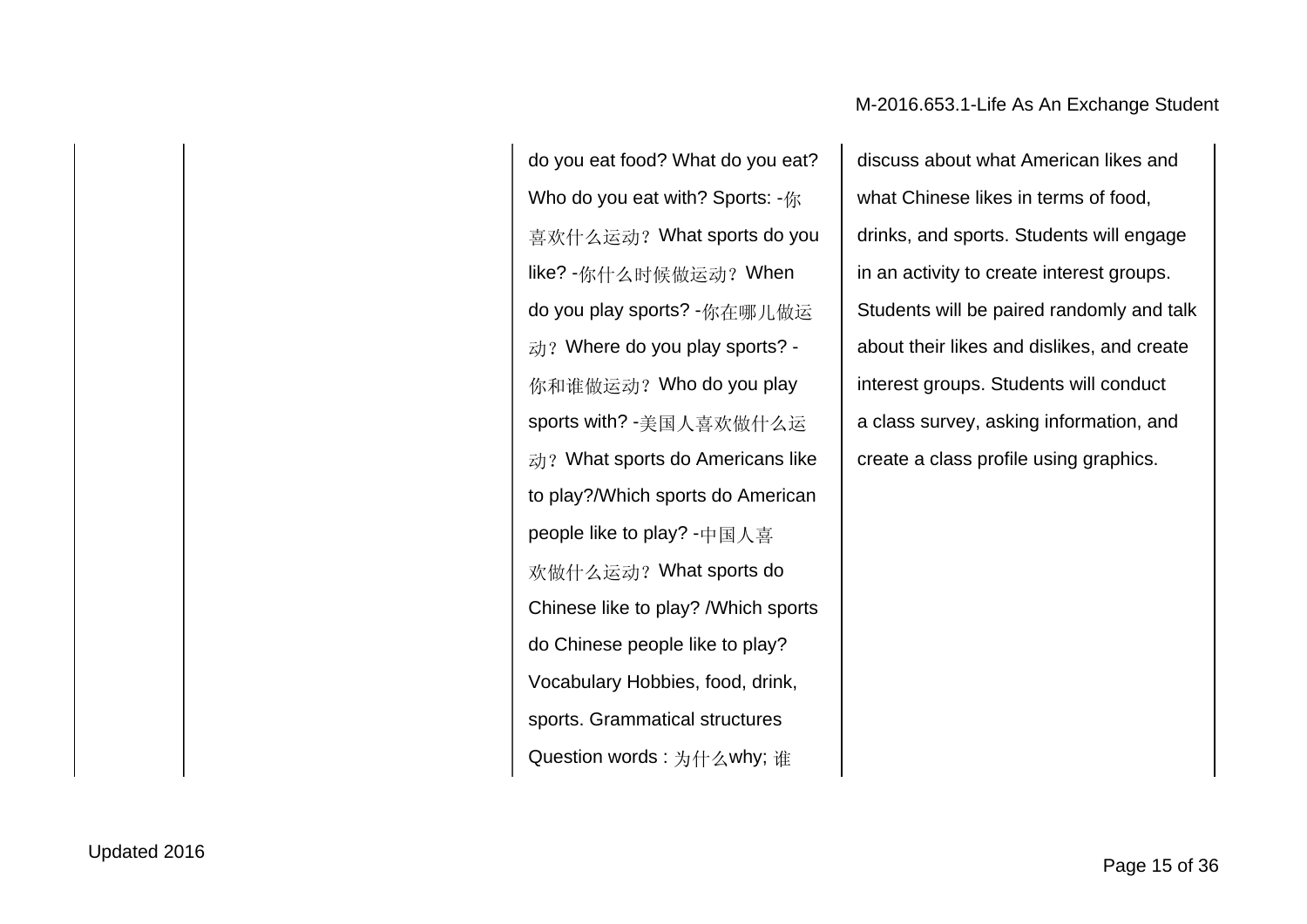|   |                                       | who/whom; 什么时候when 还是                 |                                      |
|---|---------------------------------------|---------------------------------------|--------------------------------------|
|   |                                       | or In Chinese language, time and      |                                      |
|   |                                       | location should be put before the     |                                      |
|   |                                       | verb. Cultural knowledge Food         |                                      |
|   |                                       | and drinks: Chinese people don't      |                                      |
|   |                                       | drink water from water fountain.      |                                      |
|   |                                       | Chinese people don't drink ice        |                                      |
|   |                                       | water. Chinese people like to drink   |                                      |
|   |                                       | hot tea, without cream and sugar.     |                                      |
|   |                                       | Sports preference: Chinese people     |                                      |
|   |                                       | likes to practice Tai Chi, Ping Pang, |                                      |
|   |                                       | badminton, basketball. Content        |                                      |
|   |                                       | Food, drink, sports                   |                                      |
|   |                                       |                                       |                                      |
| 3 | 3. I can ask and talk about daily     | Language chunks: Daily schedule       | Students will assume their imaginary |
|   | schedules, school life, holidays, and | and school life: -你是学生吗? 你是           | exchange student identities and will |
|   | travel.                               | 几年级的学生? Are you a student?            | ask their teacher about the daily    |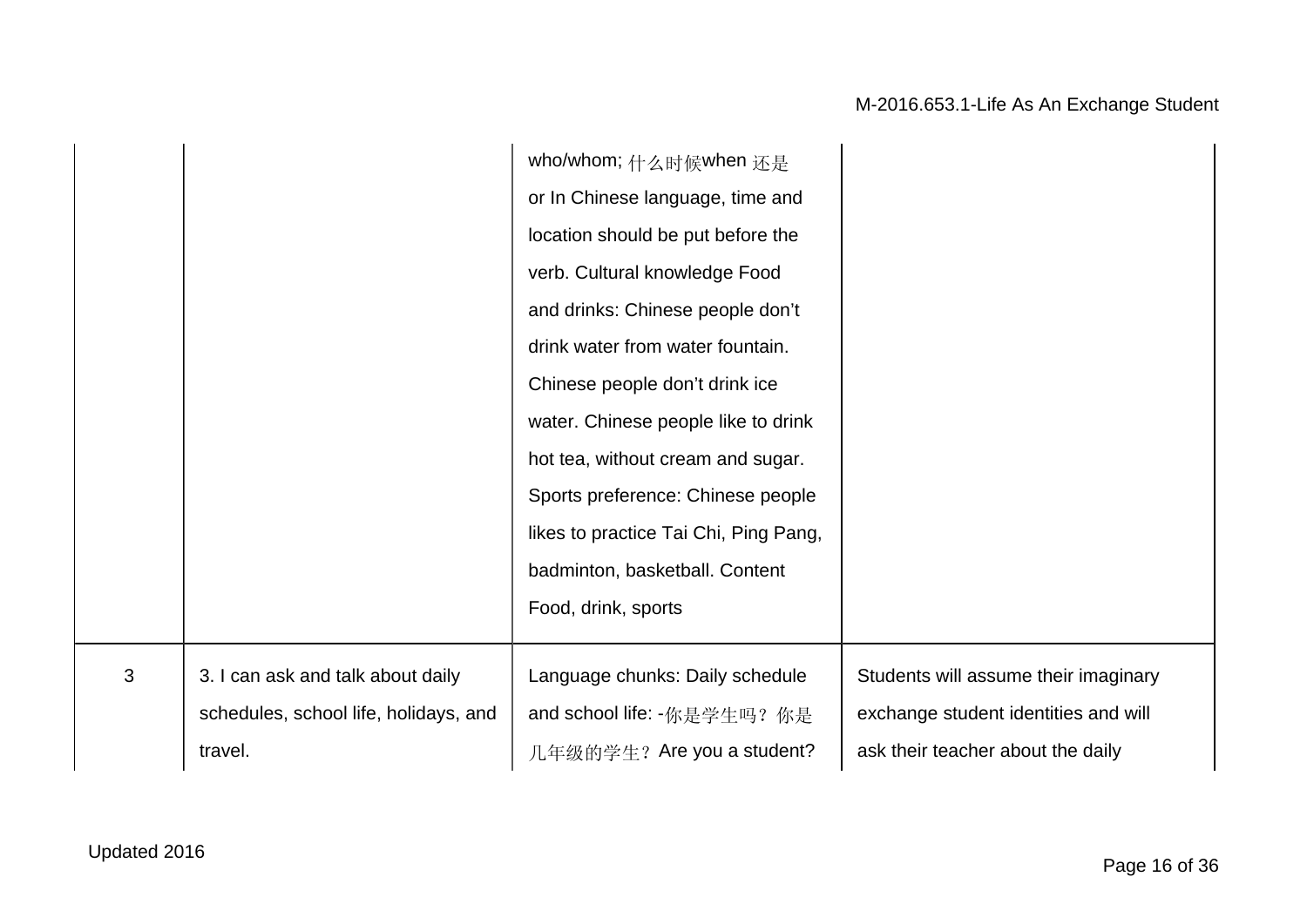What year are you? -你在哪儿上 学? Where do you go to school? -你喜欢你的学校吗? 为什么? Do you like your school? Why? -你几 点上学?几点下学?When do you go to school? When do you leave school? -你在学校上什么课?你喜 欢什么课? 为什么? What courses do you take at school? Which courses do you like? Why? -你几点 上课?几点下课?What time do you start class? What time do you finish class? -下学以后做什么?What do you do after school? Holidays -美 国有什么节日?What holidays do America people celebrate? -是什 么时候?When are they? -美国人

schedule and travel plan in the exchange program. They will complete graphic organizers to track the information that they learn about daily schedule and travel. Students will engage in innerouter circles. They will have images of daily schedule or travel plan and will interview various partners to know each other. Students will note on a list and will attempt to identify the person in the class who is most like him or her. Students will participate in a "get acquainted" event. Half will assume their imaginary exchange student identities and will mingle to meet and talk with the local peers which are assumed by the other half. They will discuss about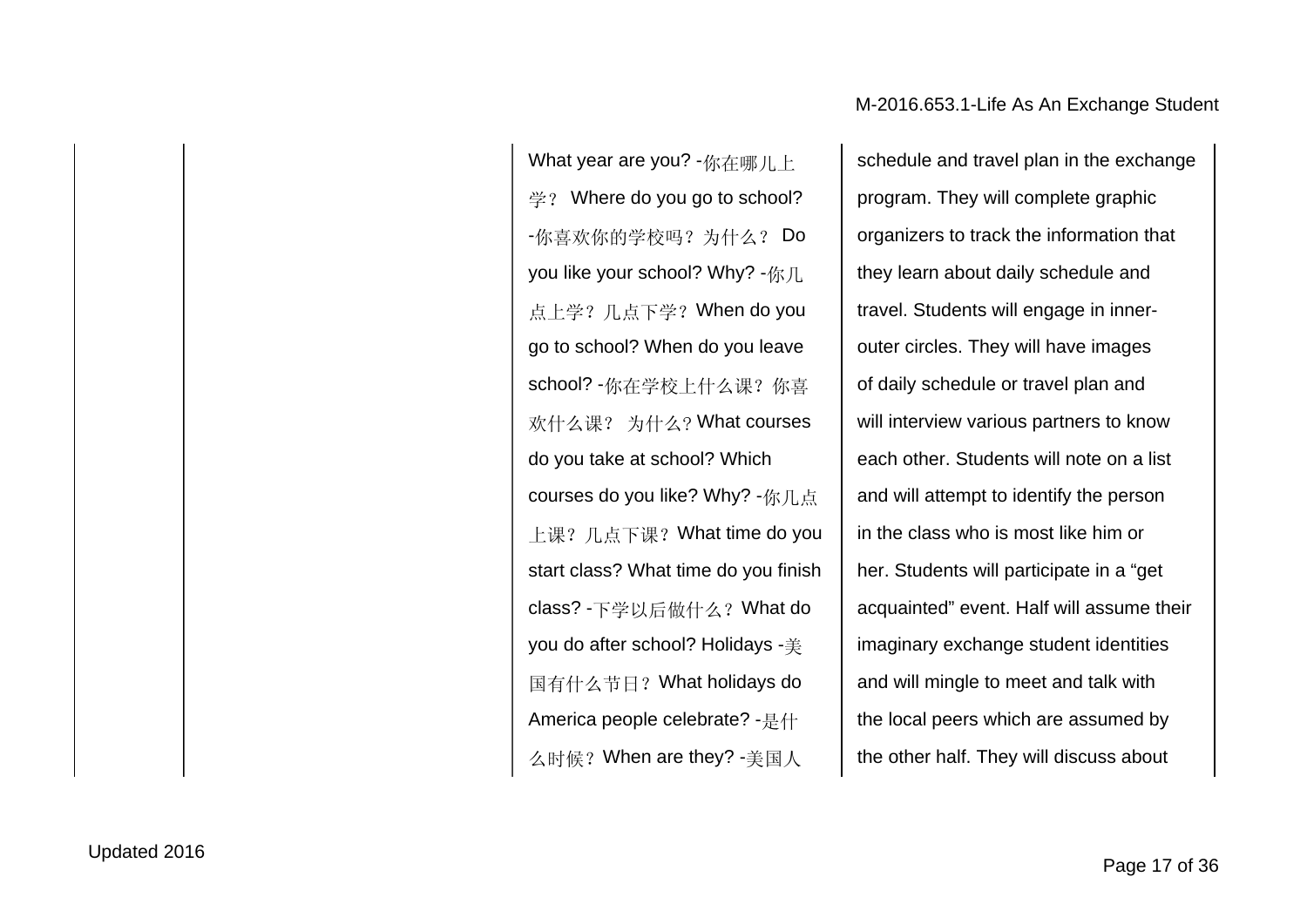喜欢做什么?What do Americans like to do? -中国有什么节日? What holidays do Chinese people celebrate? -是什么时候?When are they? -中国人喜欢做什么What do Chinese people like to do? Travel -你喜欢旅游吗?你喜欢去哪儿旅 游?什么时候、和谁?Do you like to travel? Where do you like to travel to? When and with whom? - 你喜欢怎么去旅游?开车还是坐飞 机? How do you prefer to travel? By car or by plane? Vocabulary: School, course, activities, holidays, travel. Grammar: Question words: 几年级which grade; 几点what time; 怎么how In Chinese language,

daily schedules, school life, holidays in America and in China, and represent the findings in venn-diagrams. Students will conduct a class survey, asking information, and find "someone" who share the most similarity in topics such as favorite class, daily schedule, holiday activities and travel plan.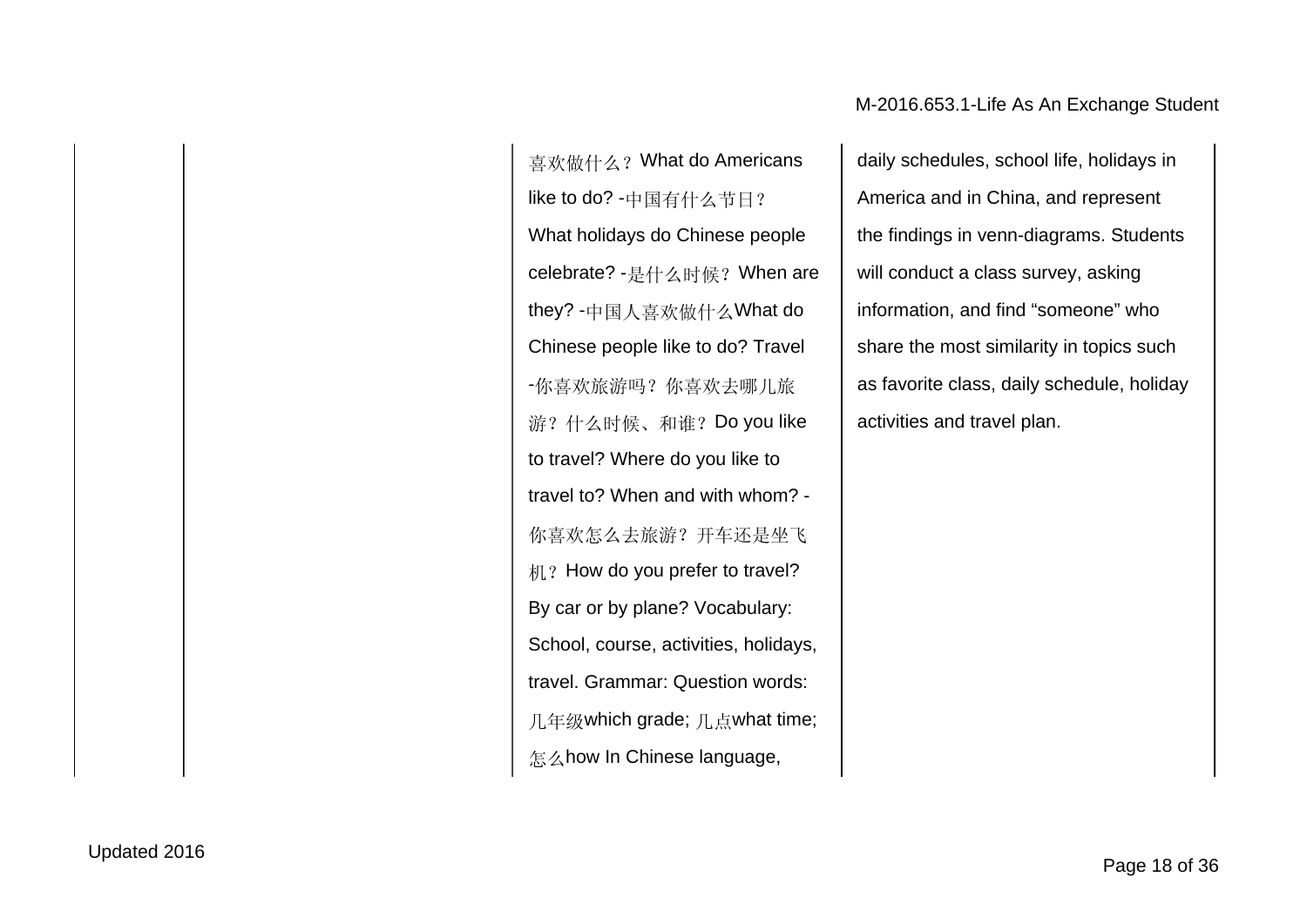|                               |                                        | manner (how an action happens)         |                                           |
|-------------------------------|----------------------------------------|----------------------------------------|-------------------------------------------|
|                               |                                        | should be put before the verb.         |                                           |
|                               |                                        | Cultural knowledge School life,        |                                           |
|                               |                                        | holidays, and travel in China.         |                                           |
|                               |                                        | Content information Holidays and       |                                           |
|                               |                                        | travel.                                |                                           |
| <b>Interpretive Listening</b> |                                        |                                        |                                           |
| $\overline{4}$                | 4. I can often understand questions    | Language chunks Vocabulary             | Students will listen to the introductions |
|                               | or statements on familiar topics       | <b>Grammatical structures Cultural</b> | made by exchange students or native       |
|                               | such as biographical information,      | knowledge Content information          | speakers containing basic biographical    |
|                               | family, hobbies, food, drinks, sports, | Same as in Customized Program          | information. They will provide relevant   |
|                               | daily schedule, school life, holidays, | Can-Do #1, #2, #3 in interpersonal     | information by using graphic organizers,  |
|                               | and travel.                            | communication mode.                    | or confirming their understanding by      |
|                               |                                        |                                        | making simple statements. Students        |
|                               |                                        |                                        |                                           |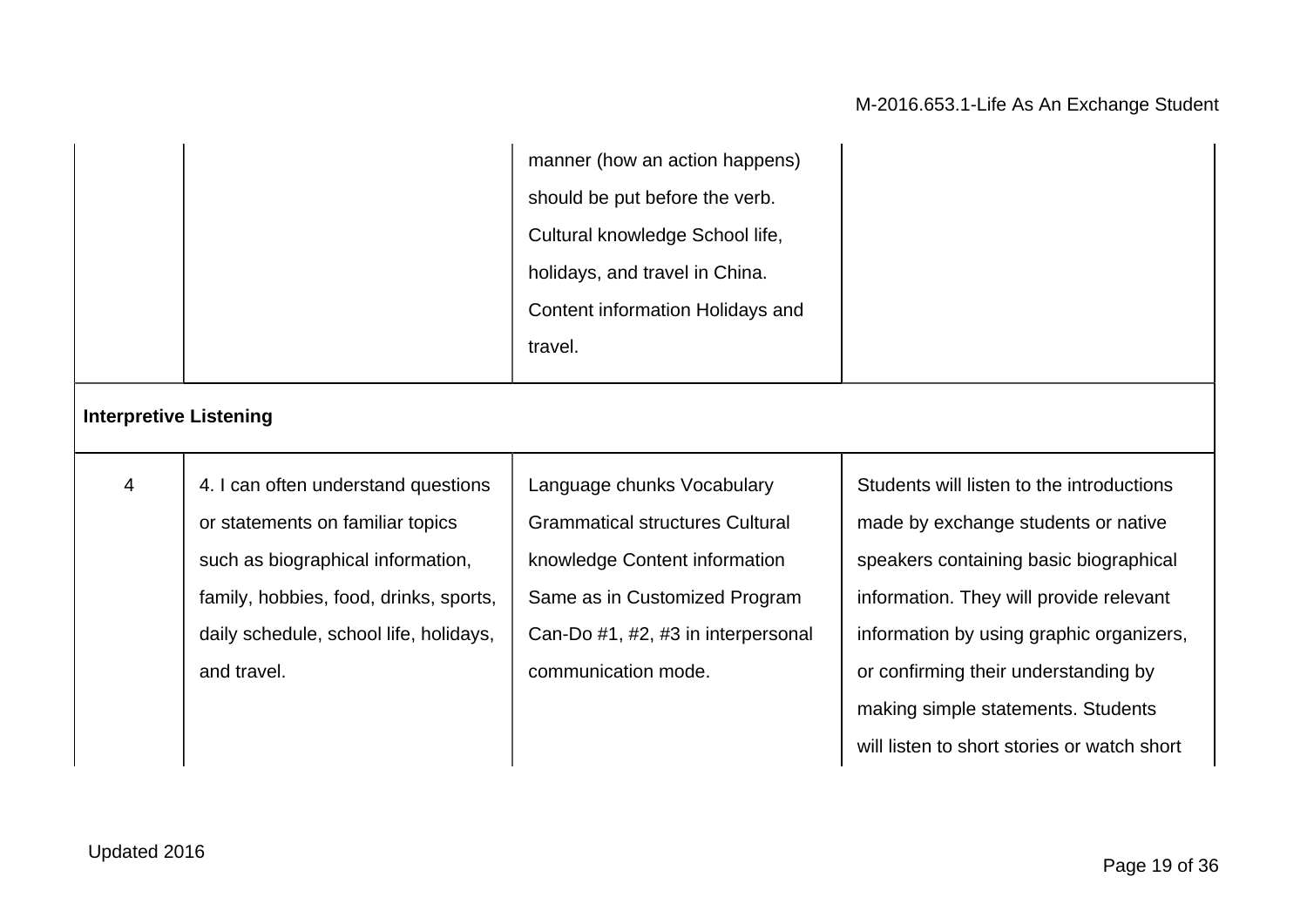|                |                                      |                                             | video clips about a Chinese person.         |
|----------------|--------------------------------------|---------------------------------------------|---------------------------------------------|
|                |                                      |                                             | They will confirm what they understand      |
|                |                                      |                                             | by making simple statements and             |
|                |                                      |                                             | indicating follow-up questions that could   |
|                |                                      |                                             | elicit more information. They will gather   |
|                |                                      |                                             | information to fill in an information sheet |
|                |                                      |                                             | about that person.                          |
|                |                                      |                                             |                                             |
| $\overline{5}$ | 5. I can often understand simple     | Language chunks What Chinese                | Students will gather information about      |
|                | information when presented with      | people like to eat and drink. $+\mathbb{E}$ | preferences of the Chinese people           |
|                | pictures, graphs or videos on topics | 人喜欢吃热的饭。中国北方人早                              | in the authentic documents, short           |
|                | I have learned.                      | 上吃包子、油条,喝豆浆或者粥。                             | video clips, and visuals. They will         |
|                |                                      | 中午和晚上喜欢吃米饭和炒菜、面                             | organize the information they acquire       |
|                |                                      | 条、饺子什么的。Chinese people                      | on graphic organizers to demonstrate        |
|                |                                      | like eating hot food. For breakfast,        | their comprehension. Students will watch    |
|                |                                      | northern Chinese people like to eat         | videos for various cities and note the      |
|                |                                      | Baozi, Youtiao (fried dough sticks),        | characteristics of each city according to   |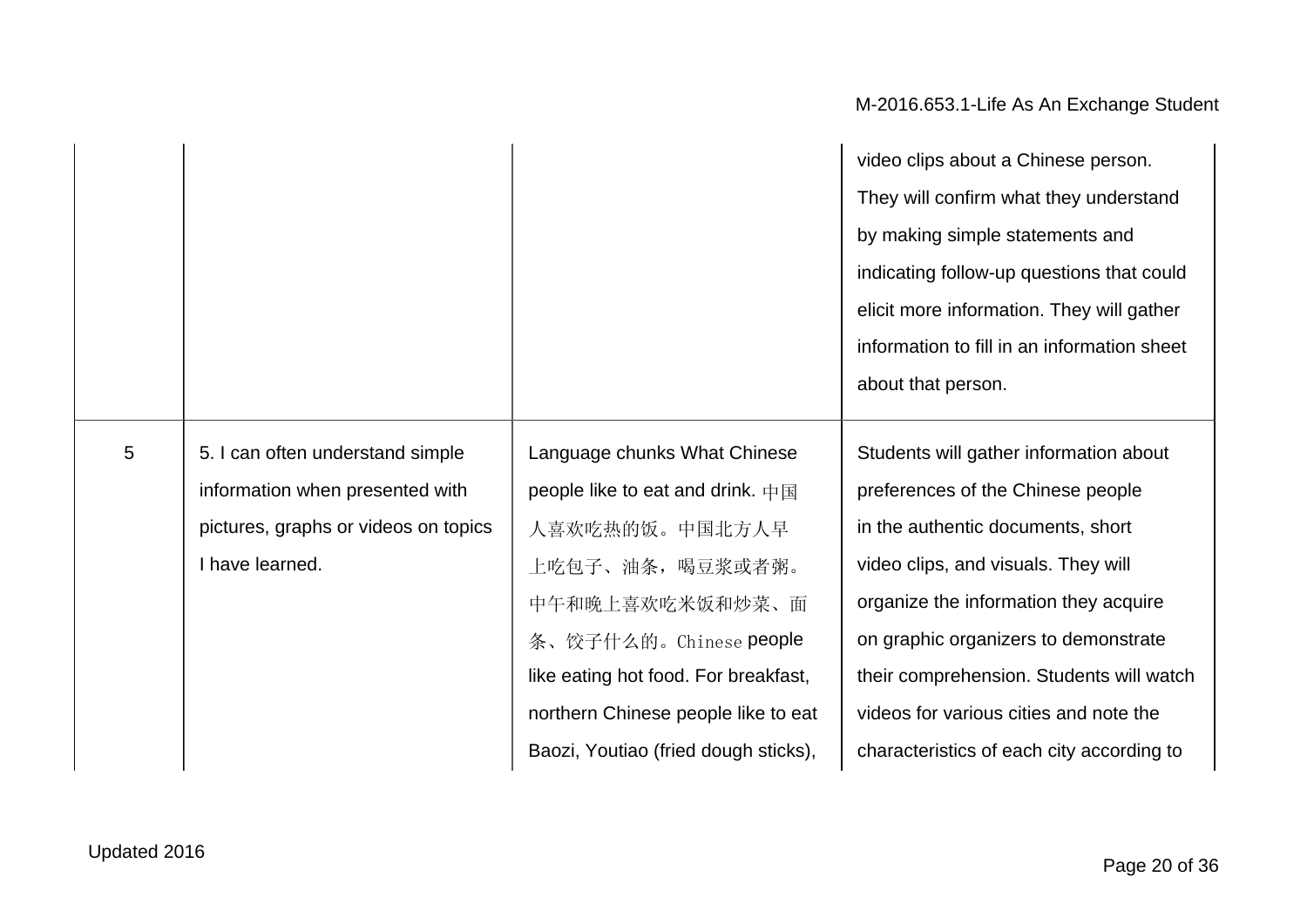and drink soy milk or porridge. For lunch and dinner, Chinese people like to eat rice, stir-fried vegetables, noodles, dumplings, etc. 中国人 喜欢喝热水和热茶。中国人不喜 欢喝冰茶和冰水。中国人有白茶、 绿茶、红茶、乌龙茶等等。也有 中国人喜欢喝可口可乐。Chinese people like to drink hot water and hot tea. Chinese do not like ice tea or ice water. They have white tea, green tea, black tea, oolong tea, etc. Some Chinese people also like to drink Coca-Cola. Typical day in a Chinese school 中国高中星期一 到星期五上课。早上七点半上课。 中午十二点下课。下午两点上课,

what they see and hear. They will then use that information to decide which cities have the most in common with where they live. Students will listen and follow the culture instructor's directions and successfully participate in the culture performance.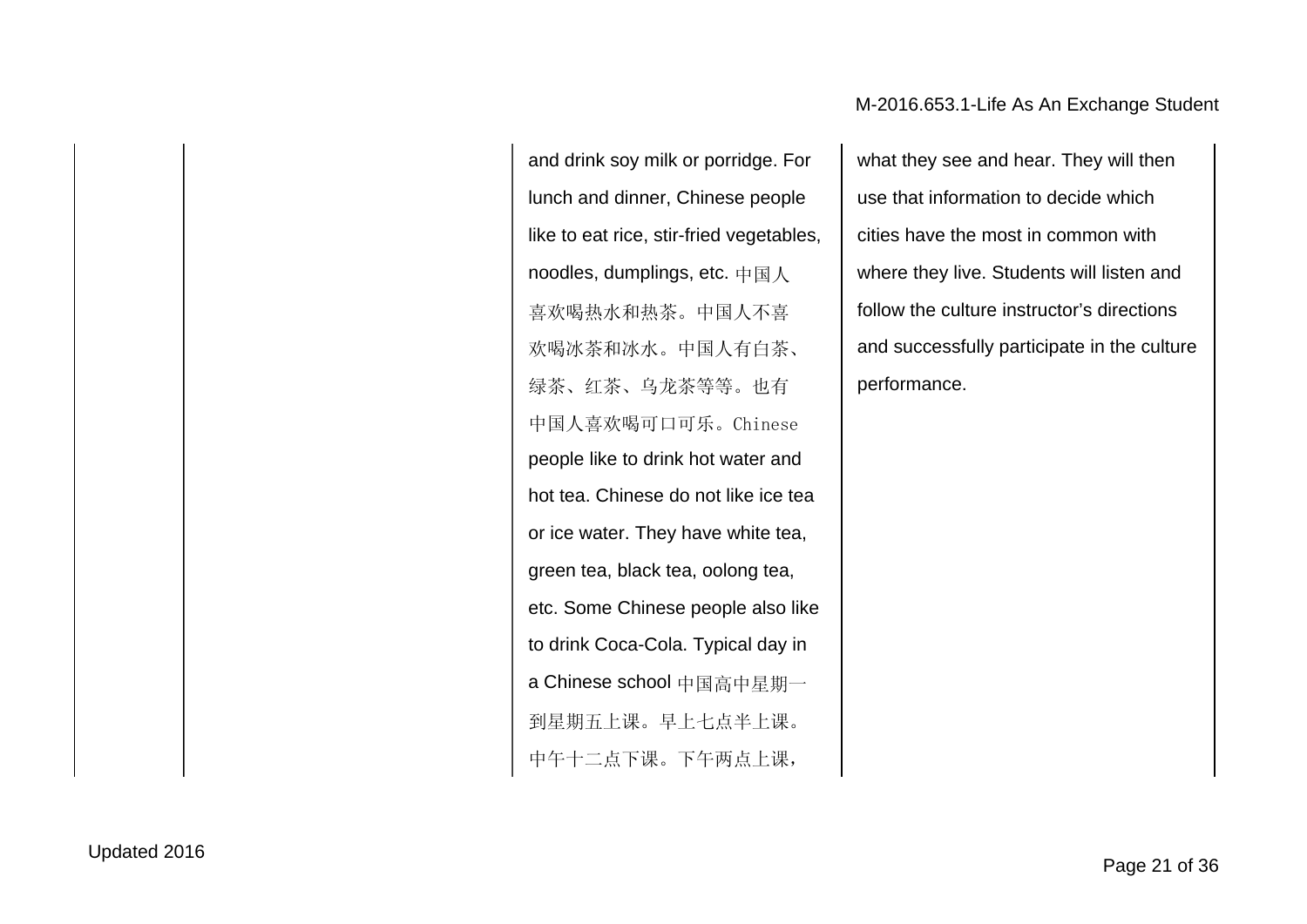五点下课。晚上七点上课,九点 下课。 Chinese High Schools run Monday through Friday. Classes start at 7:30 a.m and ends at twelve. Classes resume at 2 p.m. and go until 5 in the afternoon. Evening classes start at 7 and go until 9 p.m. Simple introduction of sports in China 中国人喜欢乒乓球、 羽毛球、篮球、排球、足球。很 多人也喜欢打太极拳、太极扇、太 极剑。中国没有橄榄球。 Chinese people like to play Ping Pong, badminton, basketball, volleyball, and Soccer. Many people also like to practice Tai Chi, Tai Chi Fan, and Tai Chi Sword. China does not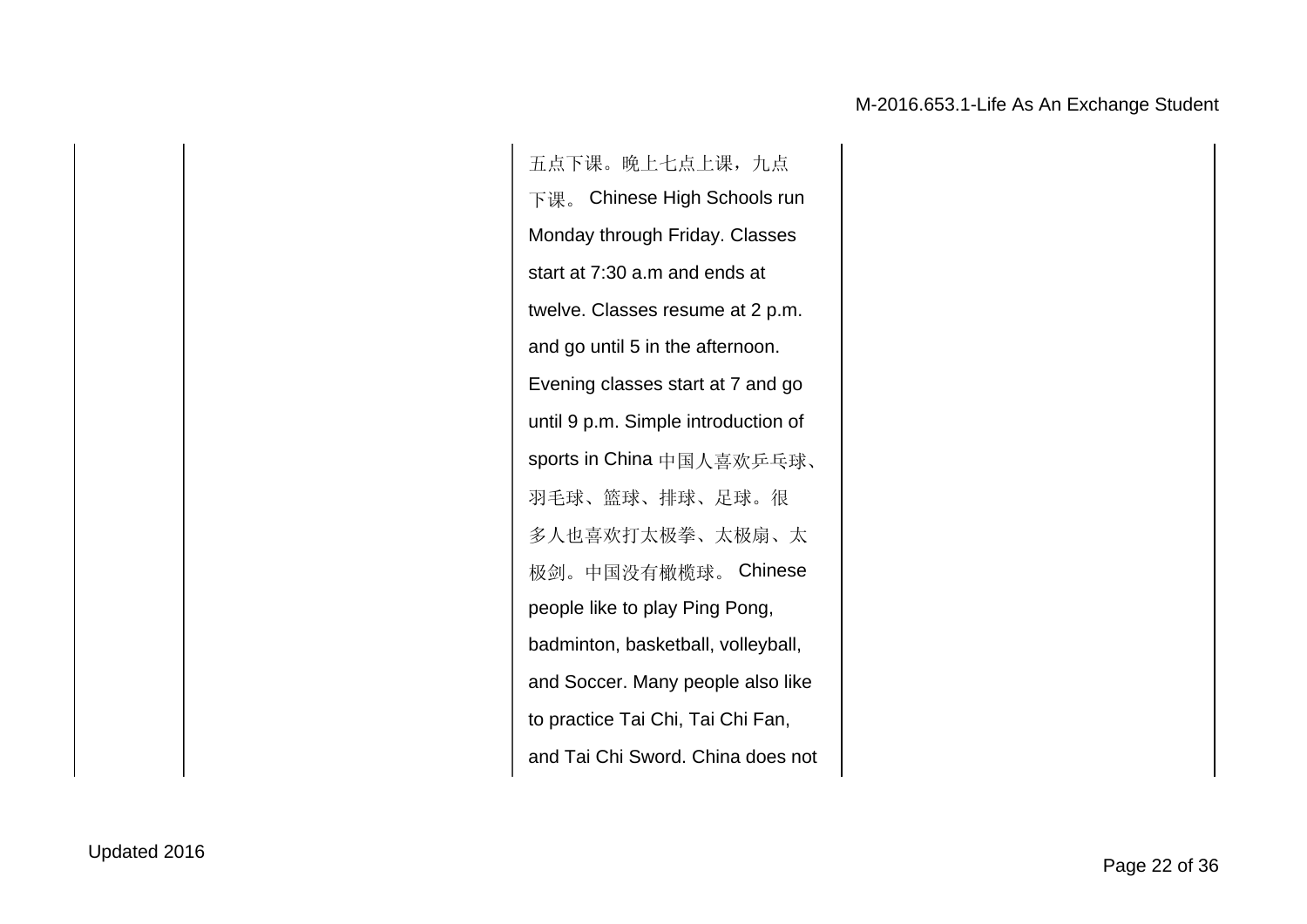have American Football. Simple introduction of the most important Chinese holidays -中国有名的节日 有春节、五一劳动节、国庆节、中 秋节。 春节和中秋节是农历正月初 一和八月十五。五一劳动节是五月 一号,国庆节是十月一号。Famous Chinese holidays include Spring Festival, Labor Day, National Day, and Mid-Autumn Festival. Spring Festival demarcates the beginning of a new year in accordance with the lunar calendar, and Mid-Autumn Festival is August 15th of the Lunar calendar. Labor Day is May 1st, and National Day is October 1st. -春节的时候中国人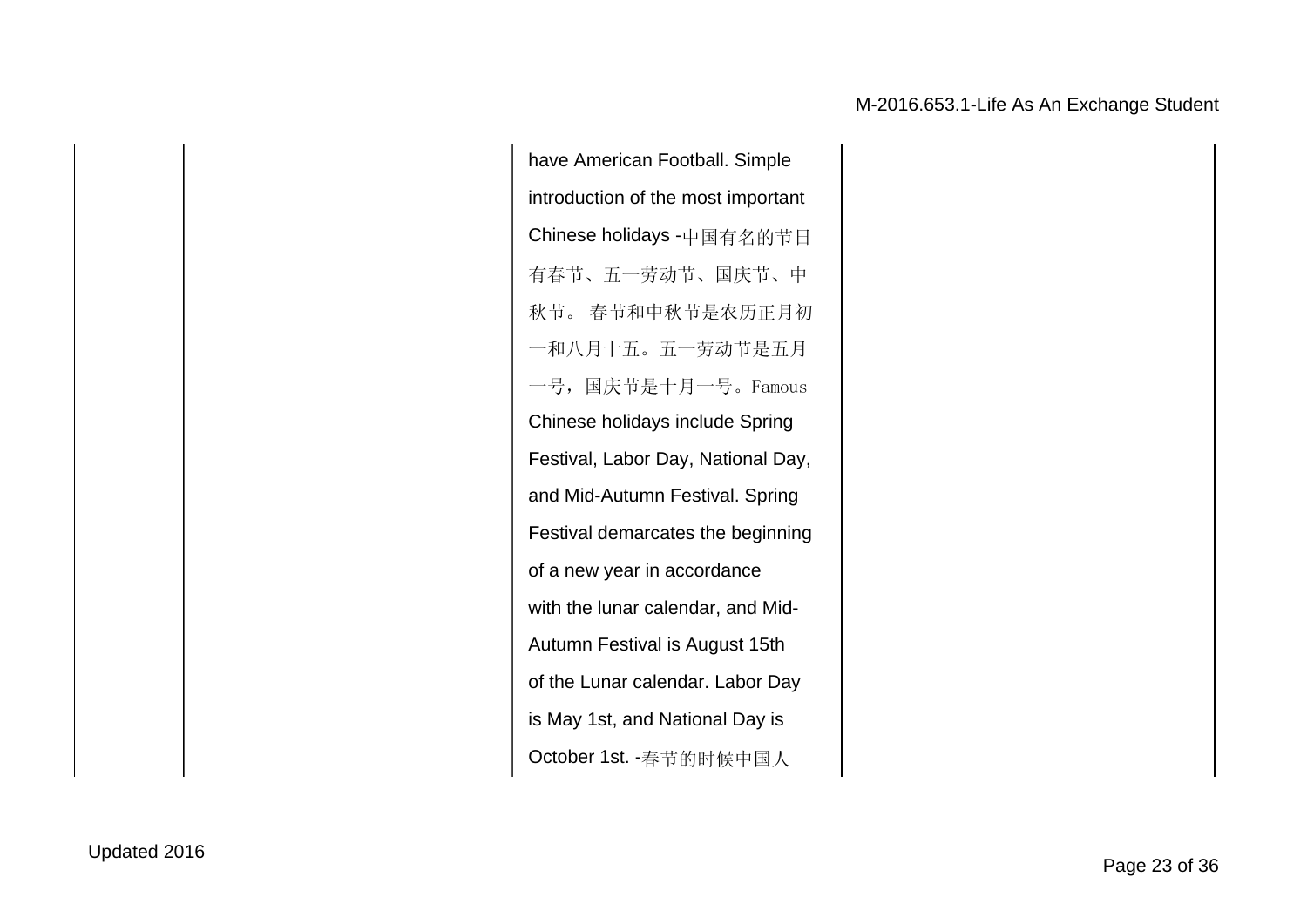吃饺子、鱼。中国人中秋节要吃月 饼、水果。During Spring Festival, Chinese people eat dumplings and fish. During Mid-Autumn Festival, Chinese people eat Moon-cakes and fruit. Vocabulary Chinese food, drink, sports, holidays, simple instruction on writing. Grammatical structures Chinese word order, such as time expression and location expression Cultural knowledge Chinese tradition in terms of food and drink, sports, holidays. Content Cuisine, sports, holidays and tradition.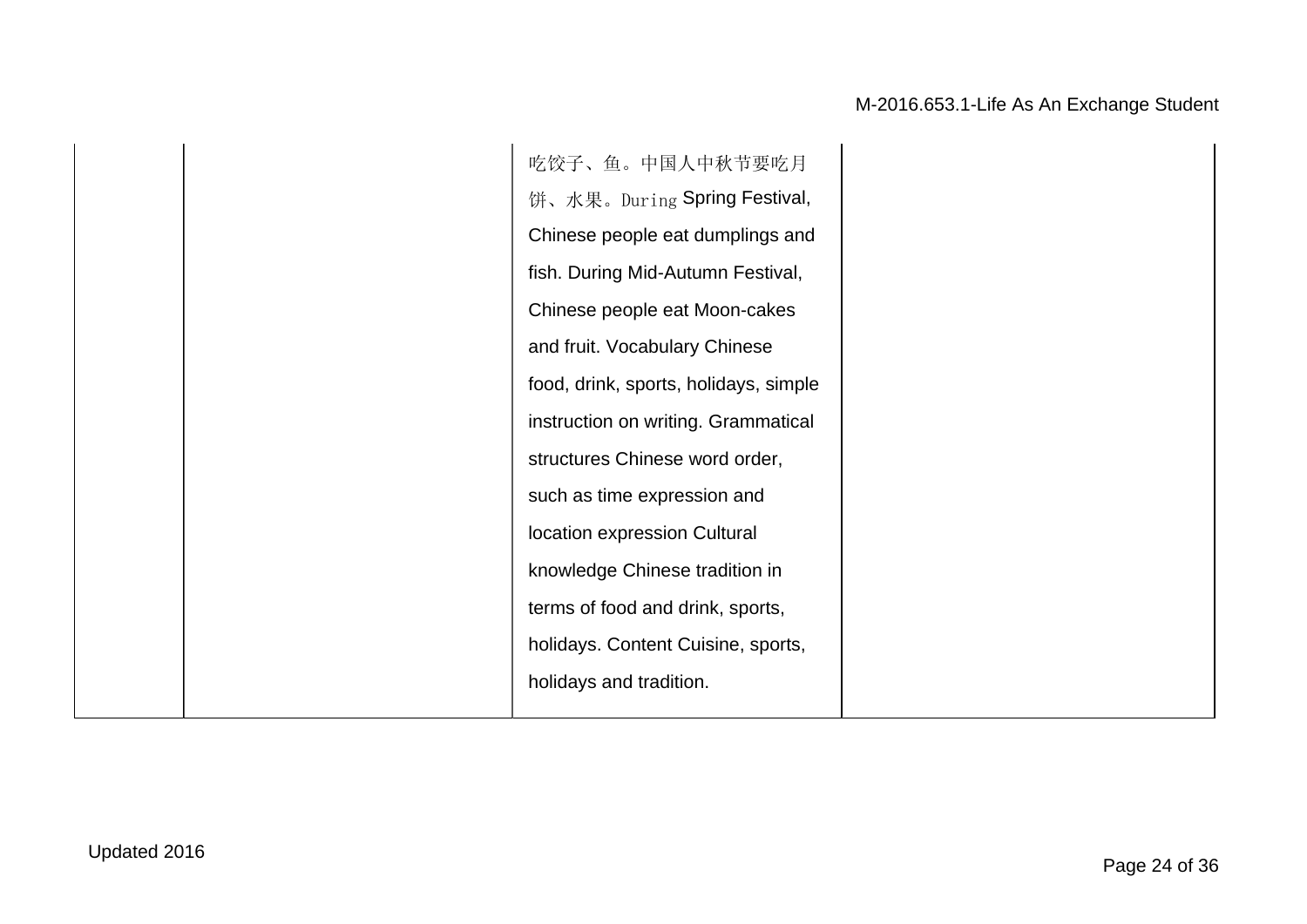| <b>Interpretive Reading</b> |                                                                                                                                                                                                   |                                                                             |                                                                                                                                                                                                                                                                                                                                                                                                                                                                                                                                                              |
|-----------------------------|---------------------------------------------------------------------------------------------------------------------------------------------------------------------------------------------------|-----------------------------------------------------------------------------|--------------------------------------------------------------------------------------------------------------------------------------------------------------------------------------------------------------------------------------------------------------------------------------------------------------------------------------------------------------------------------------------------------------------------------------------------------------------------------------------------------------------------------------------------------------|
| 6                           | 6. I can recognize some characters<br>and words when I read items such<br>as a business card, a schedule,<br>a menu, a to-do list, a note from<br>a friend/family member, or an<br>advertisement. | Chinese popular surname Family<br>terms Daily schedule, daily<br>activities | Students will read peer students' family<br>trees and identify their family members.<br>Students will read some Chinese<br>celebrity's personal profile and identify<br>their family members. Students will look<br>at visual informations such as name<br>cards and menus, and determine how<br>to address strangers and order food<br>and drink properly. Students will read<br>Chinese students' daily schedule or to-do<br>list and decide some get-together or fun<br>time. They will also compare information<br>to their own schedules. Students will |

Г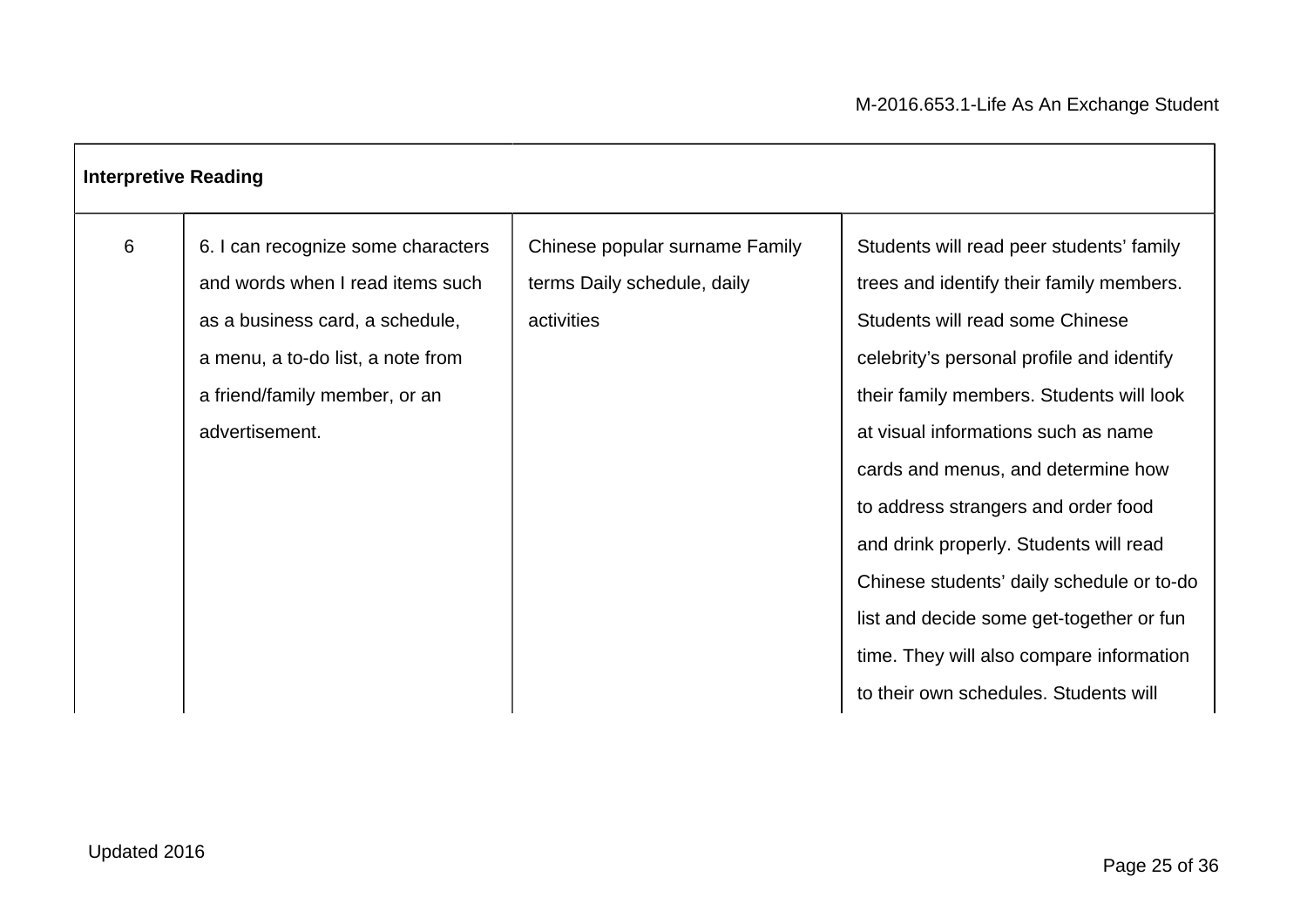| read text messages in Chinese and reply |  |
|-----------------------------------------|--|
| accordingly.                            |  |

|                |                                        |                                    | accordingly.                               |
|----------------|----------------------------------------|------------------------------------|--------------------------------------------|
|                | <b>Presentational Speaking</b>         |                                    |                                            |
| $\overline{7}$ | 7. I can present information about     | Language chunks Food and drink     | Students will make oral self-introduction  |
|                | myself and my life, including giving   | 我最喜欢日本饭、美国饭。我常常                    | in the exchange program. Students          |
|                | basic biographical information,        | 和爸爸妈妈去吃日本饭。My favorite             | will create a personal profile which can   |
|                | describing my family, friends, and     | food is Japanese and American.     | be published in their personal social      |
|                | my school, telling what I do in class, | I often got out for Japanese food  | website, such as Edmodo or facebook.       |
|                | after school, and during weekends      | with my parents. Hobbies 我喜欢       | Students will share images of their        |
|                | or holidays.                           | 打篮球。我每天下午打篮球。我                     | families and talk about who are in their   |
|                |                                        | 在学校打篮球。我和朋友一起打篮                    | families, and their likes and dislikes.    |
|                |                                        | 球。我打一个小时。I like to play            | Students will share images of their        |
|                |                                        | basketball. I play every afternoon | school and talk about their daily routine. |
|                |                                        | at school with my friends for one  | Students will create scrapbook about       |
|                |                                        | hour. Daily schedule and School    | their activities during holidays and       |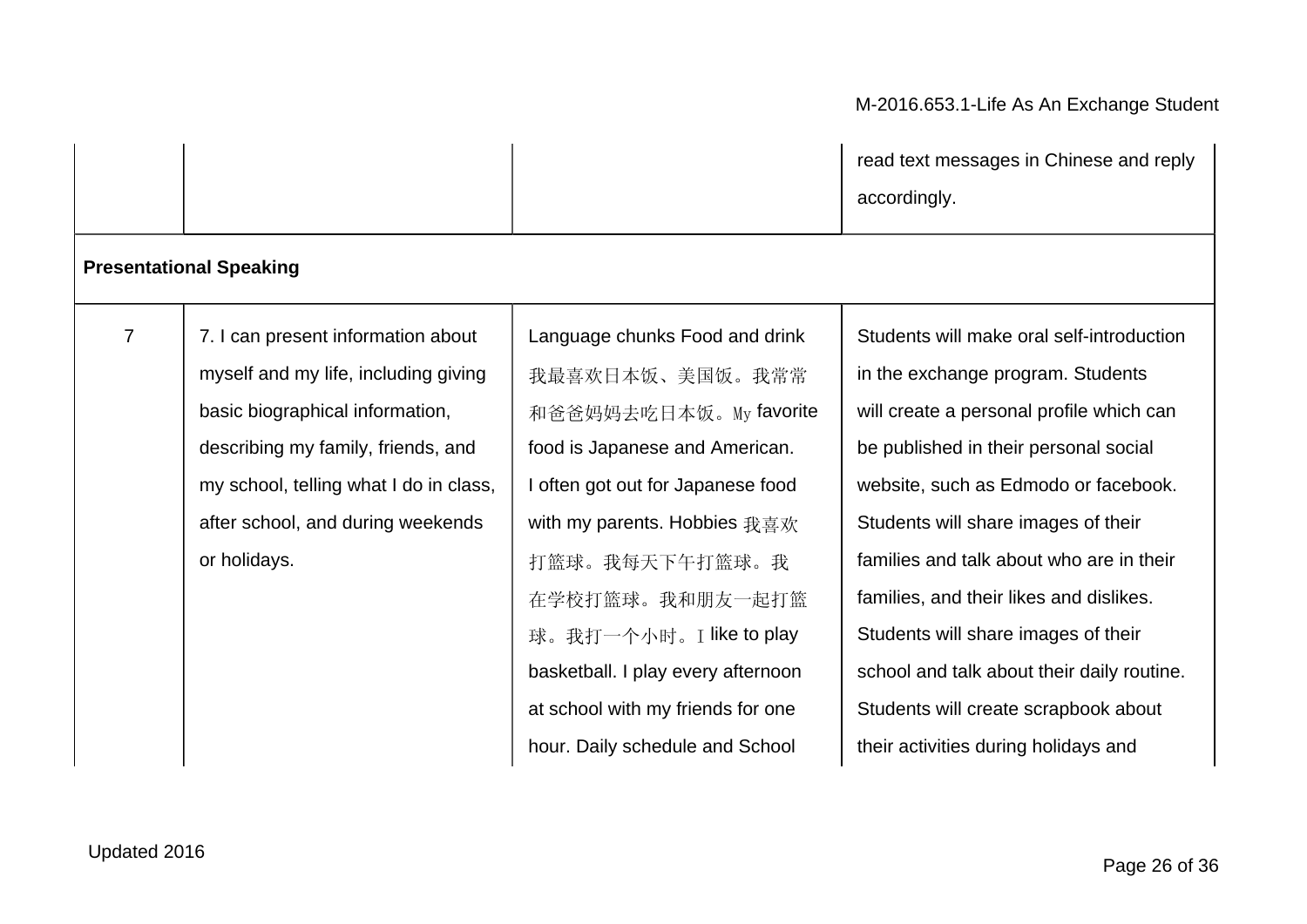life 我每天都很忙。早上六点半起 床,吃早饭。吃完早饭我坐校车 去学校。我的学校八点半开始。 中午我在学校吃饭。下午三点我 放学。然后去课外活动,或者写作 业。晚上我和家人一起吃晚饭。我 十点睡觉。I am busy every day. I wake up at 6 :30 a.m., and then eat breakfast. After I finish eating, I take the bus to school. My school starts at 8:30. I eat lunch at noon. I leave class at 3: 00 p.m. I then attend after school activities or do homework. In the evening, I eat dinner with my family. I go to bed at 10:00. Holidays -美国有名的节日有 独立日、感恩节、圣诞节。它们是

weekends. Students will read authentic schedules of Chinese schools, compare those with their own schedules, and make a comparison. Students will compare their families with potential exchange Chinese families.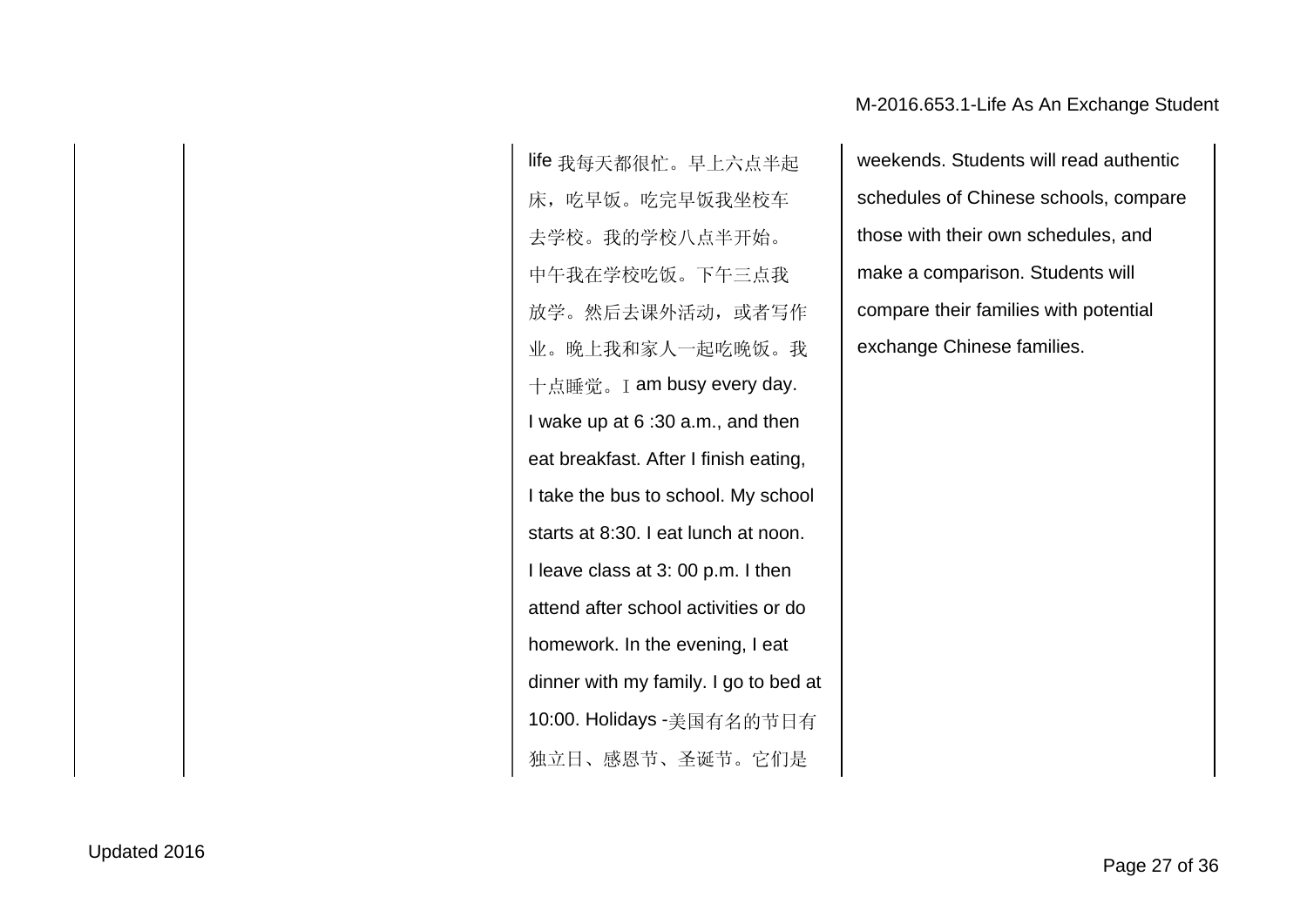七月四号、十一月第四个星期四、 十二月二十五号。Famous American holidays include Independence Day, Thanksgiving, and Christmas. The dates are July 4th, the fourth Thursday in November, and December 25th, respectively. -  $#$ 国人独立日喜欢看烟花、烤肉、 开派对、去旅游。我的家人喜欢看 烟花和去旅游。On Independence Day, Americans like to watch fireworks,have cook-outs,throw parties, and go on trips. My family likes to watch fireworks and travel. -美国人圣诞节喜欢看橄榄球、看 电视、一家人一起吃饭、送礼物等 等。On Christmas, many American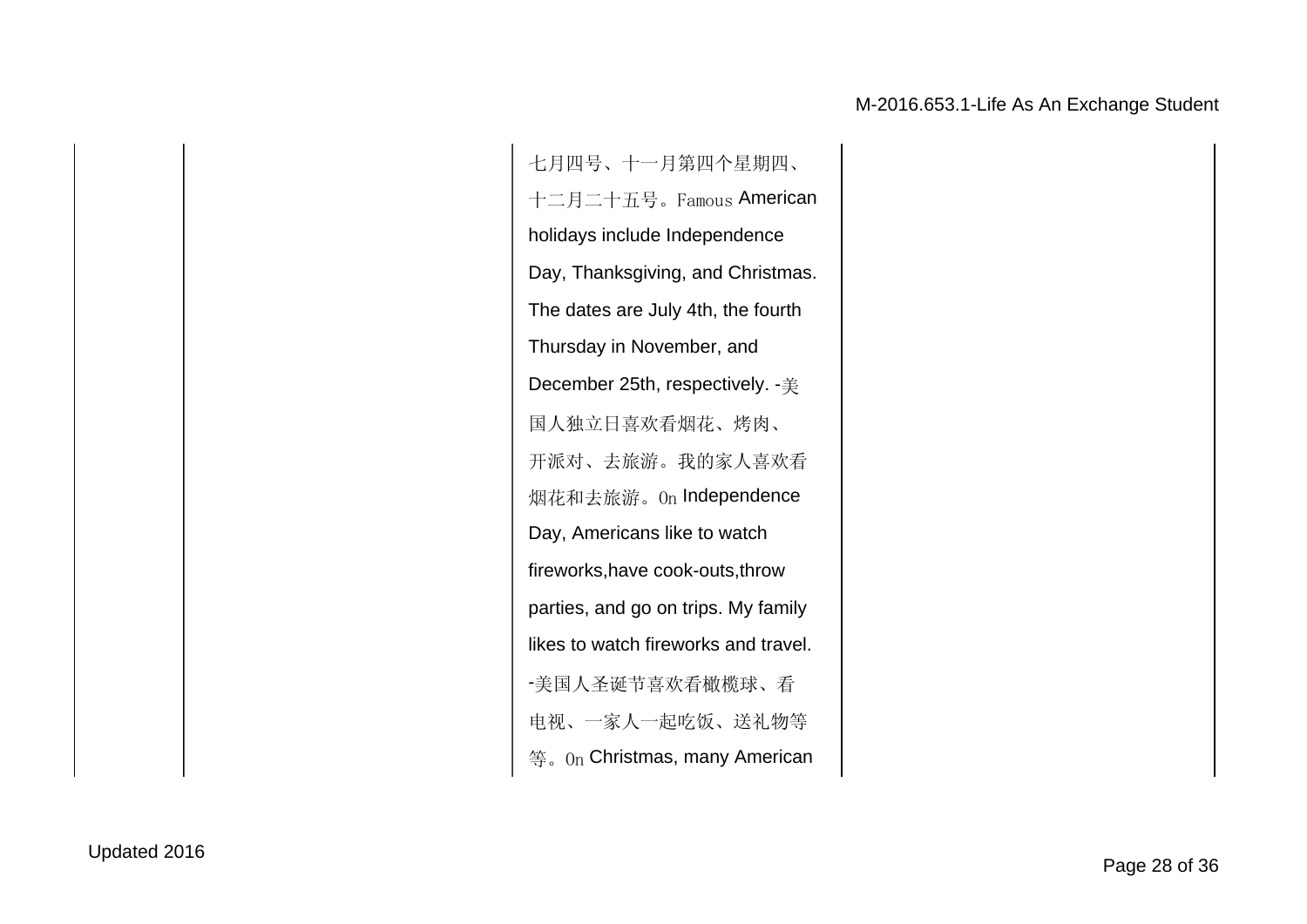people like to watch football, watch TV, eat with their families, give gifts, etc. -美国人感恩节吃火鸡、看橄 榄球、买东西。On Thanksgiving, Americans like to eat turkey, watch football, and shop. Travel 我喜欢旅 游。我和家人一起旅游。七月四号 我们一起开车去海边。我很喜欢海 边。我游泳和休息。I like traveling. I travel with my family. We drive to the beach for Independence Day. I really like the beach. (There) I can swim and relax. Vocabulary Same as Customized Program Can-Do #1,2,3, such as name, age, contact information, hometown, family, activity, likes, and dislikes.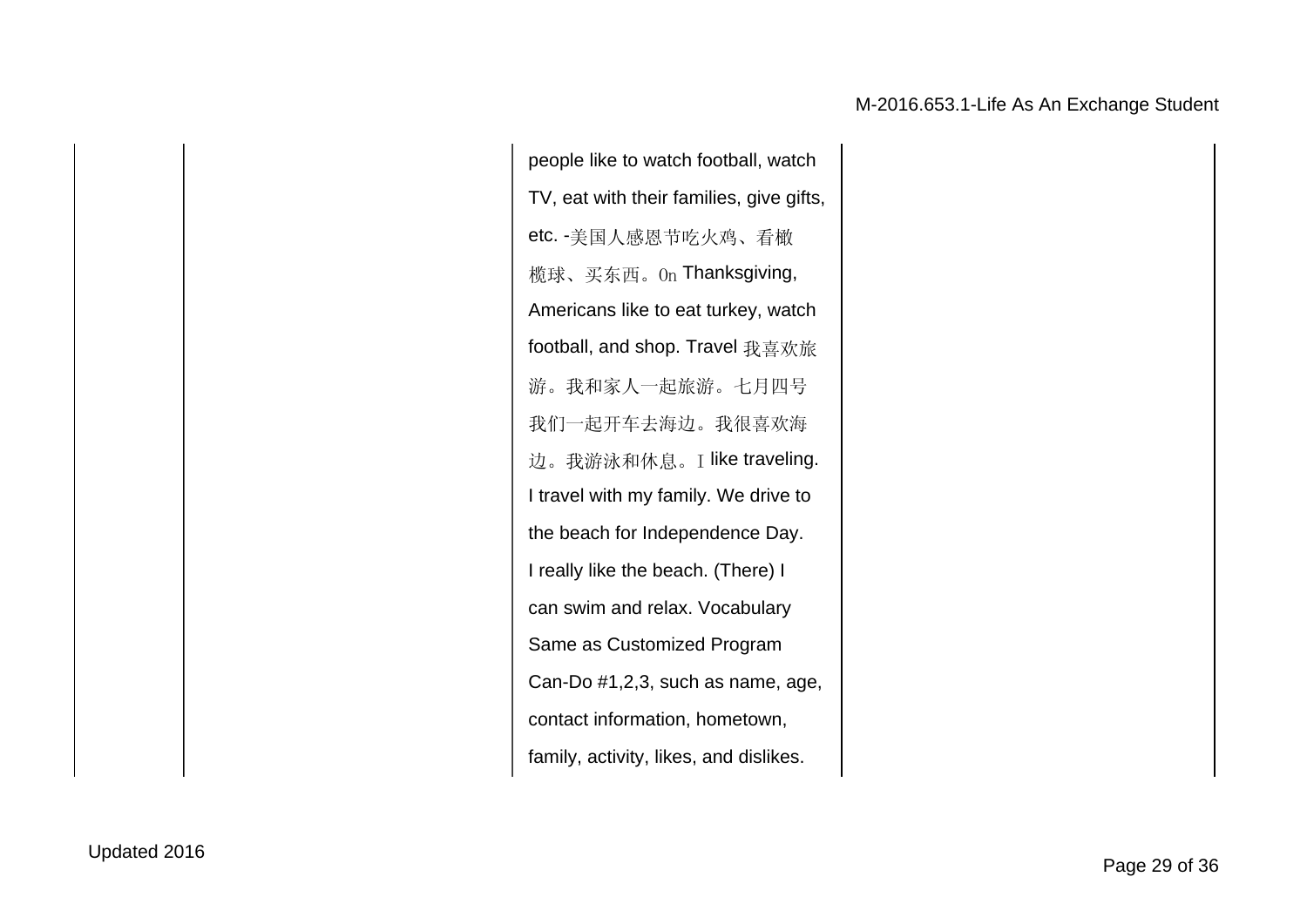|                  |                                    | Grammar structures Chinese word     |                                          |
|------------------|------------------------------------|-------------------------------------|------------------------------------------|
|                  |                                    | order, such as time expression      |                                          |
|                  |                                    | and location expression Cultural    |                                          |
|                  |                                    | knowledge American traditions in    |                                          |
|                  |                                    | terms of food and drink, sports,    |                                          |
|                  |                                    | holidays, travel Content Cuisine,   |                                          |
|                  |                                    | sports, holidays                    |                                          |
|                  |                                    |                                     |                                          |
| $\boldsymbol{8}$ | 8. I can present information about | Language chunks About my peer       | Students will design a booklet/flyer     |
|                  | others' likes, dislikes, free-time | American students Food and drink    | using graphics to introduce American     |
|                  | activities, and basic biographical | 美国学生喜欢吃美国饭、日本                       | tradition to Chinese students in the     |
|                  | information.                       | 饭、中国饭。美国学生喜欢喝可                      | exchange program. Students will          |
|                  |                                    | 口可乐、冰水和冰茶。American                  | design a booklet/flyer using graphics to |
|                  |                                    | students like to eat American,      | introduce Chinese tradition to American  |
|                  |                                    | Japanese, and Chinese food. They    | high school students who are preparing   |
|                  |                                    | like to drink Coca-Cola, ice water, | for future exchange in China. Students   |
|                  |                                    | and ice tea. Hobbies 美国学生           | will make venn-diagrams to present their |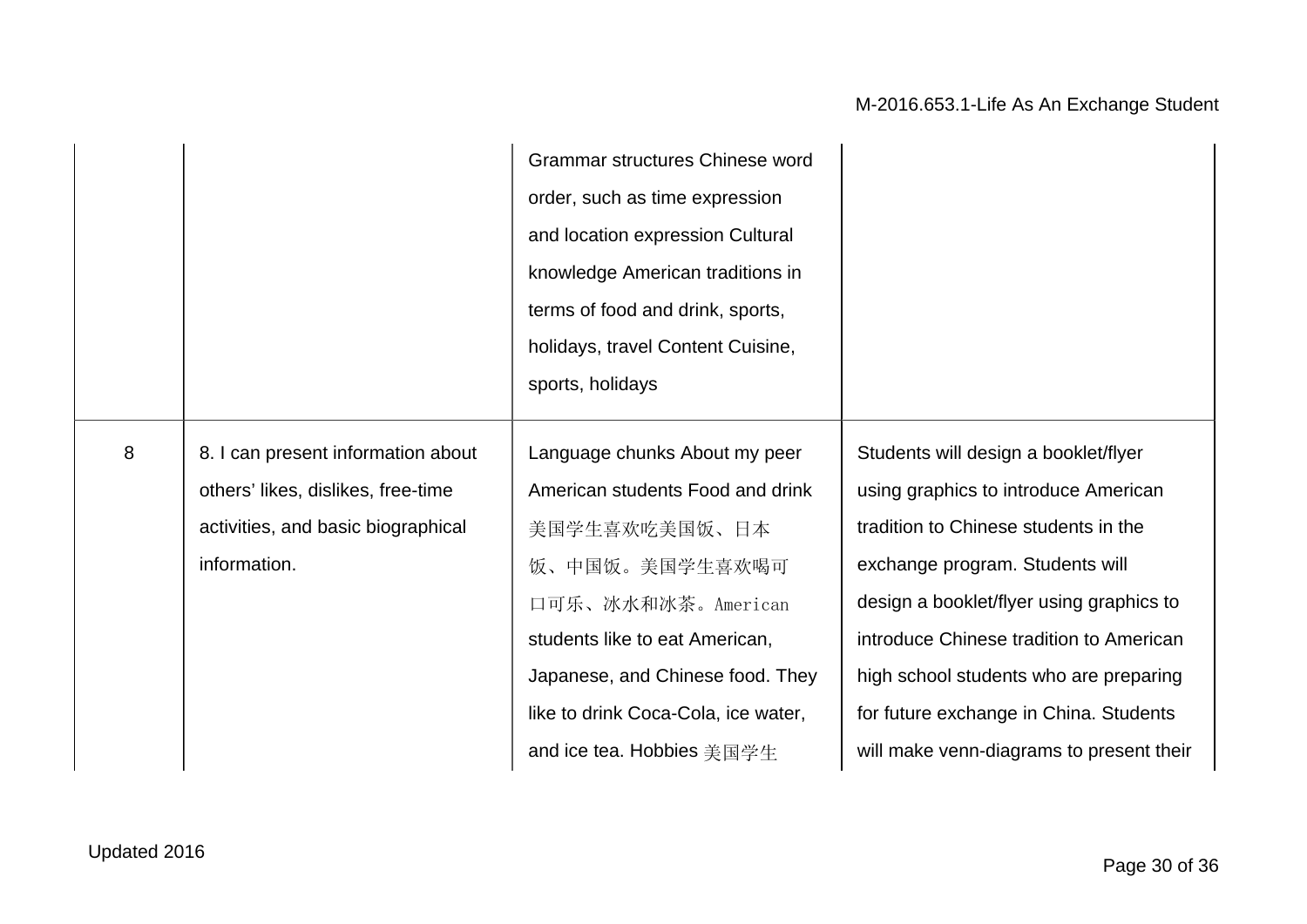喜欢打篮球。我在学校打篮球。 我和朋友一起打篮球。American students like to play basketball. I play basketball at school with my friends. Daily schedule and School life 美国学生早上六点半起床, 然 后吃早饭。吃完早饭坐校车去学 校。美国学校八点半开始,下午三 点放学。晚上我们和家人一起吃晚 饭。American students wake up at 6:30 a.m., and then eat breakfast. After eating, they take the bus to school. American schools start at 8:30 a.m. and end at 3:00 p.m.. In the evening, we eat dinner with our family. American Holidays (same as Customized Program Can-Do

comparison between Chinese culture and American culture for topics such as school day, food and drinks, sports, and holidays. Students will read authentic schedules of Chinese schools, compare those with their own schedules, and make a comparison. Students will be given visual informations that they might eat, drink or play as exchange students. Students mingle to identify the items they like or want to try.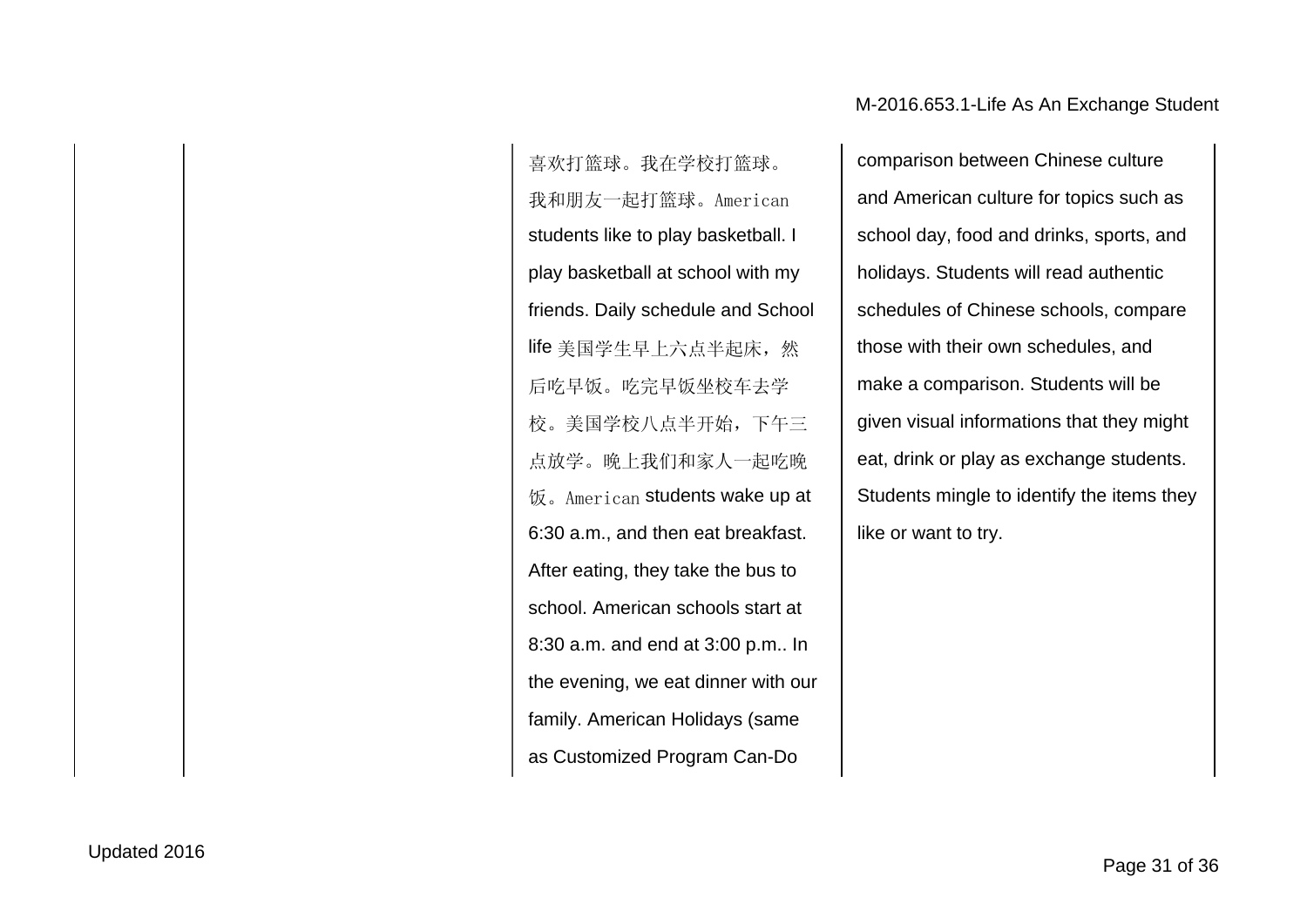|   |                                      | #7) Chinese food, drinks, holidays,   |                                           |
|---|--------------------------------------|---------------------------------------|-------------------------------------------|
|   |                                      | likes and dislikes, etc. (same as     |                                           |
|   |                                      | Customized Program Can-Do #5)         |                                           |
|   |                                      | Vocabulary Same as Customized         |                                           |
|   |                                      | Program Can-Do #1, 2, 3, 5, 7         |                                           |
|   |                                      | <b>Grammatical structures Same as</b> |                                           |
|   |                                      | Customized Program Can-Do #1, 2,      |                                           |
|   |                                      | 3, 5, 7 Cultural knowledge Cuisine,   |                                           |
|   |                                      | sports, holidays Content Cuisine,     |                                           |
|   |                                      | sports, holidays                      |                                           |
|   | <b>Presentational Writing</b>        |                                       |                                           |
| 9 | 9. I can fill out a simple form with | Previously learned vocabulary in      | Students will fill out application forms, |
|   | some basic personal information in   | interpersonal communication, but in   | passport, name tag, etc. Using sentence   |
|   | order to apply to be an exchange     | written format.                       | frames provided by the teacher, students  |
|   |                                      |                                       | will work in small groups to create       |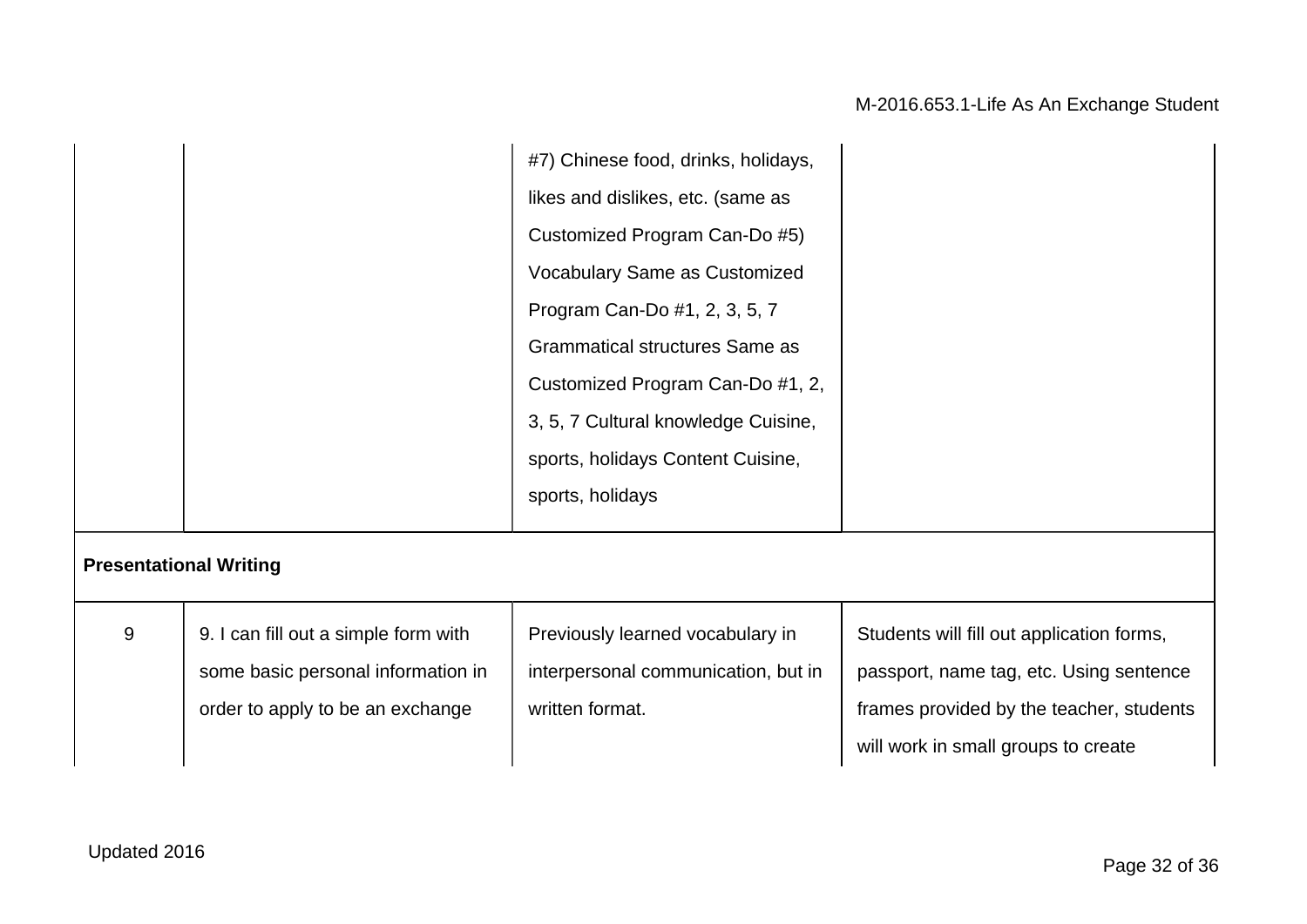|                 | student and complete mock driver's     |                                     | survey questions to collect information        |
|-----------------|----------------------------------------|-------------------------------------|------------------------------------------------|
|                 | license, library ID, name tag, etc.    |                                     | about the class. They will complete            |
|                 |                                        |                                     | the survey using Poll Everywhere               |
|                 |                                        |                                     | (www.polleverywhere.com) and then              |
|                 |                                        |                                     | react to the information by saying             |
|                 |                                        |                                     | whether they agree or disagree. This           |
|                 |                                        |                                     | survey could also be taken by Chinese          |
|                 |                                        |                                     | native speakers during the simulated           |
|                 |                                        |                                     | field trip.                                    |
| 10 <sup>°</sup> | 10. I can list my daily activities and | Previously learned vocabulary in    | Students will prepare a PPT slide with         |
|                 | write lists that help me in my day-to- | interpersonal communication, but in | bullet points of scripts to assist their self- |
|                 | day life, such as a to-do-list, and a  | written format.                     | introduction. Students will create a family    |
|                 | daily schedule.                        |                                     | tree and present to their classmates.          |
|                 |                                        |                                     | Students will create scrapbook pages           |
|                 |                                        |                                     | to share basic biographical information        |
|                 |                                        |                                     | about their alternate exchange student         |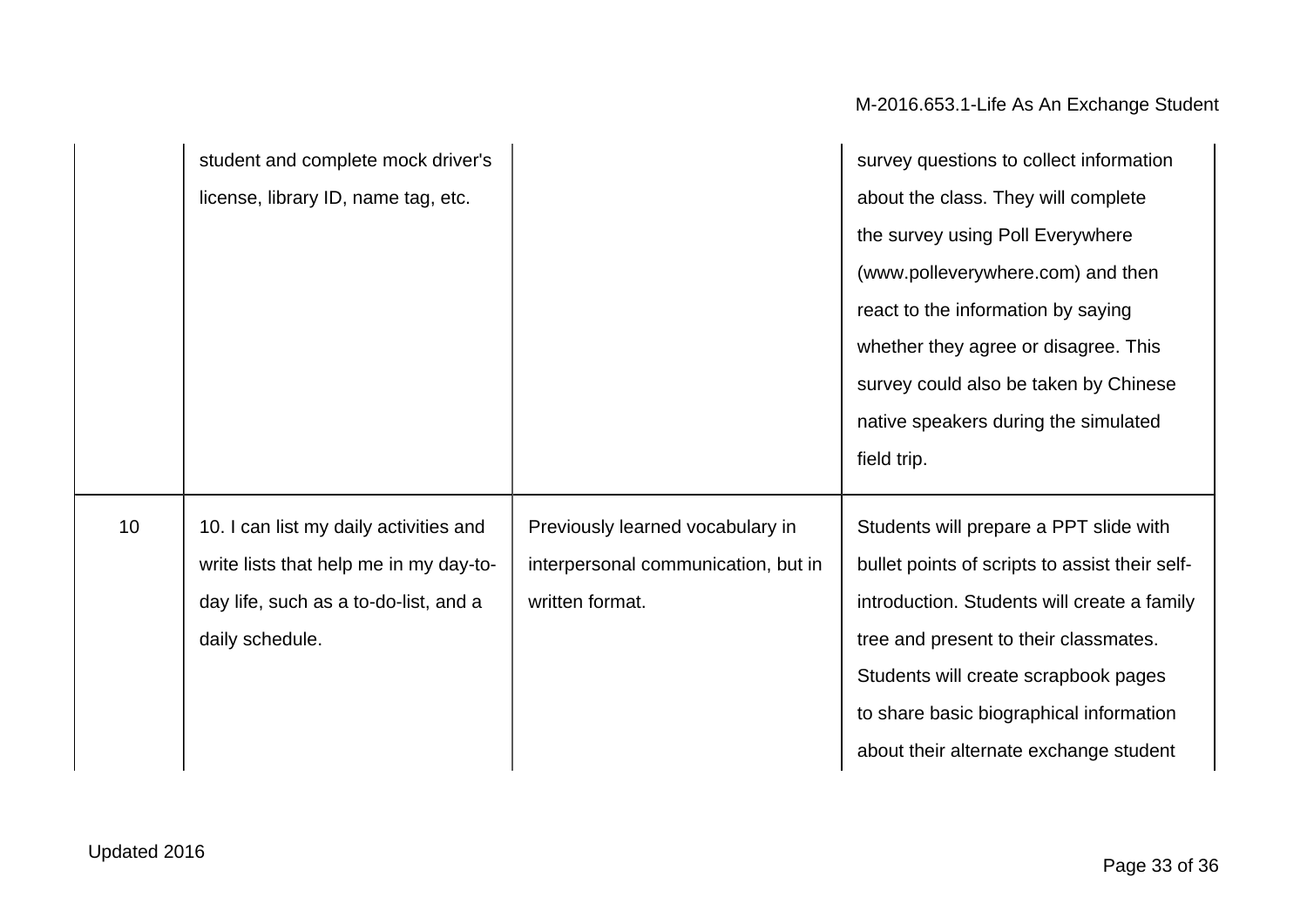identities, their families, and their daily activities.

## **Materials & Other Resources**

Simple stories about Chinese people. These stories are chosen from online materials. Photos and recorded sound file will be included in the PPT files. Audio Lingua. Video clips shows greetings, introductions, etc. Movie/video clips showing meals, school, holidays, travel, cities, etc. Simple recipes. Menus with photos. Food ads (print and video). Video clips with cultural information about holidays, sports, schools, etc. Authentic materials such as tickets, library card, school schedule, to-do-list, weekly schedules, driver licences, sports games, etc.

## **Daily Schedule**

| <b>Schedule</b> | <b>Activity</b>                                                                          |
|-----------------|------------------------------------------------------------------------------------------|
| 8:45-9:00       | Share the learning objectives for the day.                                               |
| $9:00 - 9:10$   | Review of the contents from the day before through conversation or student presentation. |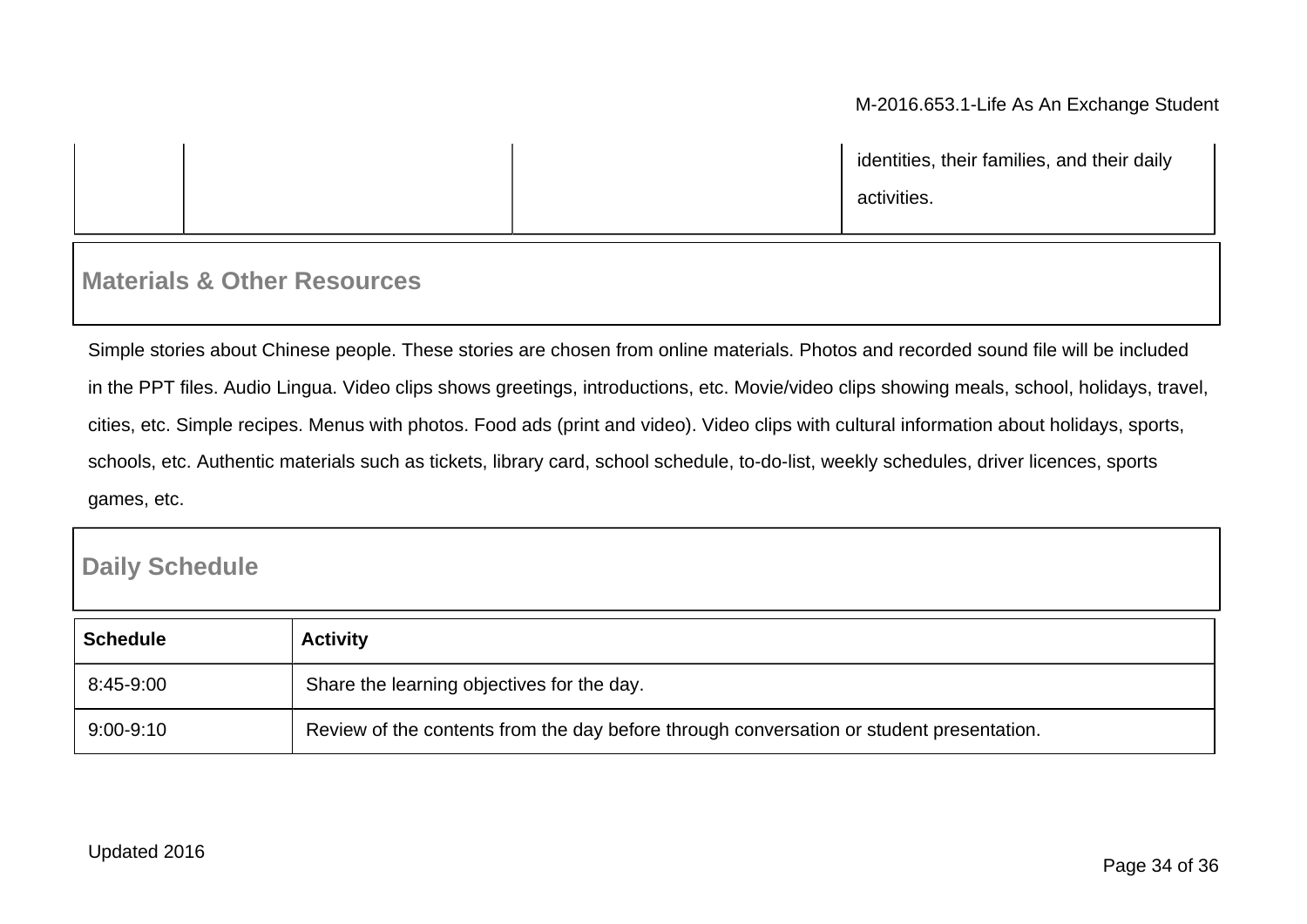| 9:10-9:20   | Be familiar with today's content 1 through video, stories and vocabulary games.                                |
|-------------|----------------------------------------------------------------------------------------------------------------|
| 9:20-9:50   | Content 1 and its activities (interpersonal, interpretive, and presentation)                                   |
| 9:50-10:10  | Break and snack time                                                                                           |
| 10:10-10:20 | Be familiar with today's content 2 through video, stories and vocabulary games.                                |
| 10:20-10:50 | Content 2 and its activities (interpersonal, interpretive, and presentation)                                   |
| 11:00-11:10 | Be familiar with today's content 3 through video stories and vocabulary games.                                 |
| 11:10-11:40 | Content 3 and its activities (interpersonal, interpretive, and presentation)                                   |
| 11:40-11:50 | Cumulative conversation and presentation (combine the three small contents for the day and include contents    |
|             | from previous days if possible)                                                                                |
| 11:50-12:00 | Head to cafeteria (will get lunch and eat together at reserved room)                                           |
| 12:00-1:15  | Lunch and Chinese Table: do self presentation in front of the instructors/peers/tutors by accumulating what    |
|             | they have learned so far. Campers are encouraged to share their extra projects done in a group or at home.     |
| 1:30-2:20   | Project. Students will continue the topics in the morning, use the language to investigate, and reflect on the |
|             | relationship between the practices and perspectives of the culture studied, participate in hands-on practice,  |